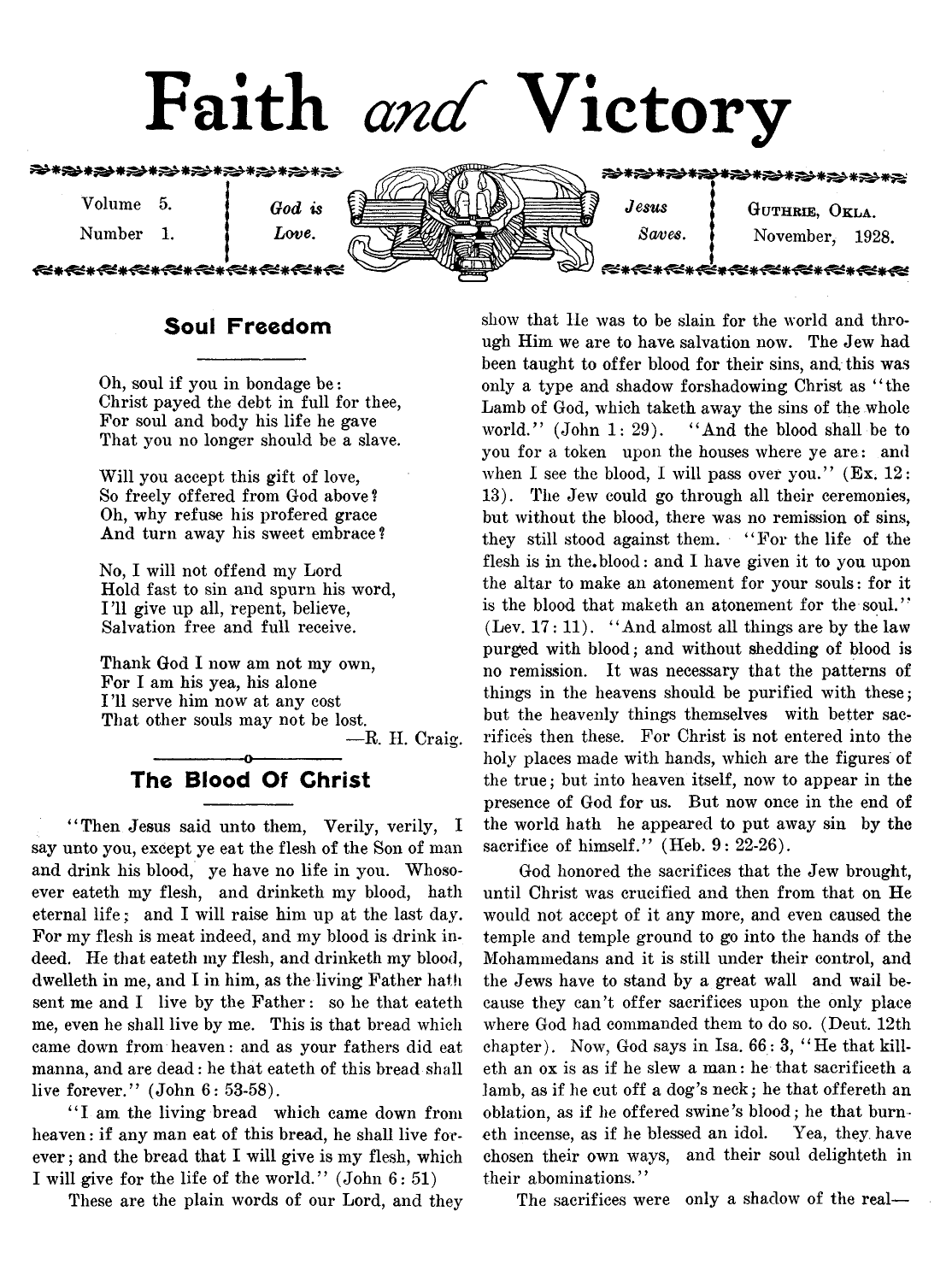"Lamb of God." "Behold the Lamb of God which taketh away the sin of the world." (John 1: 29). And when Jesus gave His blood for the sins of the world, Jews were included, He meant that they would have to accept Him, as their sacrifice for their sins. He and His blood is the sacrifice for all man-kind. With all their types and shadows, they are too blind to see Him as their sacrifice, the old Testament is full of scriptures pointing to their Redeemer. They could not understand when he said, "Except ye eat the flesh of the Son of man, and drink his blood, ye have no life in you." (John 6: 53).

With all these types and shadows pointing to the Lamb of God, who was to take away the sin of the whole world, they could not see. The sins of the whole world could have been washed away by the precious blood of our Redeemer, but Satan has blinded the eyes of many and they never will repent and be saved. Even the Jew could not see with all that the old Testament had taught them, and they have gone away in darkness and only the few that followed Christ were ever a blessing to the world. The Gospel had to get unto the hands of the Gentiles through Paul and others like him so that it could be a soul saving power in the world. The Jew in his ignorance sins, and religion could never bring the pure gospel message of a sinless life to the world. The Gentiles received it and rejoiced in a salvation that saves from sin. But now even they are turning down their only hope of heaven.

*1* ' The Lamb of God which taketh away the sin of the world."  $(John 1: 29)$ .  $-Mrs$ . I. E. Kriebel.

-----------------o

# The Church of Cod

The Church of God is no human structure; it is not man-made, neither was it conceived of man; but it is wholly an issue from God. God planned it from the beginning, He purchased it by giving His only begotten Son a sacrifice, He set the members in the body as it pleased Him and gave His Son Jesus Christ to be head over all things to the Church; it is only one body with many members, every member is necessary for the' effectual working and proper function of the Body. The apostle Paul pictures the Church or the body of Christ, as the human body in structure, compactness and operation and gives us to understand that every member is necessary no matter how feeble it may be.

There are many members of the human body that are invisible, yet they are very important, and so, it is also with the Church, the spiritual body of Christ. Many members are used much of God and are very

essential and yet are not seen or know by the public, and only to a small perportion of the rest of the body. All the members are needful, whether seen or unseen and they compose the divinly organized body of believers, which are an habitation of God through the spirit. (Eph. 2: 22). This body of believers is spoken of in the scriptures as Mt. Zion, Jerusalem, A City, as Christians, as a Family, as the Kingdom of God, and nearly a dozen times as the "Church of God."

In the beginning the Church of God or Kingdom of God was very small as we find in the book of Daniel, it is compared to a " Stone that is cut out without hands." (Daniel 2: 34), but it was strong and began to smite and mash to pieces human structures that men exalt and admire. Jesus compares the Kingdom of Heaven to a mustard seed (Matt. 13: 31), which is a very small seed among seeds, it had great strength in it and when it was planted and grew up it made the greatest among herbs. Jesus was that stone that was "cut out without hands" as He was conceived of the Holy Ghost, given by the will of God and not by the will of man, was God with us.

The Kingdom of God or Church of God, is referred to by the prophets as Mt. Zion, because they beholding it in the spirit, saw it towering above all other hills and mountains that was man-made, they saw it standing out prominently and very strong (Psa. 125: 1), so strong that the "Gates of hell could not prevail against her" (Matt. 16: 18), and seeing it thus in the spirit, called it Mt. Zion, which is very fitting.

It is referred to as a "City," because the Seed (which is Christ) was Holy and the offspring being holy, and many members, being inhabited by God,they rightly looked upon it as "A Holy City." Jesus referring to his people the disciples says, "Ye are the light of the world; a city that is set on a hill cannot be hid." (Matt. 5: 14).

In Heb. 12: 22, the apostle speaking to the children of God says, "But ye are come unto mount Sion, and unto the city of the living God, the heavenly Jerusalem, and to an innumerable company of angels, to the general assembly and church of the first born, W HICH ARE WRITTEN IN HEAVEN, and to God the judge of all, and to the spirits of just men made perfect." We give you these scriptures so you can plainly see that the interpretations are correct.

The prophets and apostles saw the Church of God as "Jerusalem," because she is an issue from the throne of God and in spirit comes down out of heaven into the hearts of believers and as God inhabited literal Jerusalem and dwelt there, they also saw through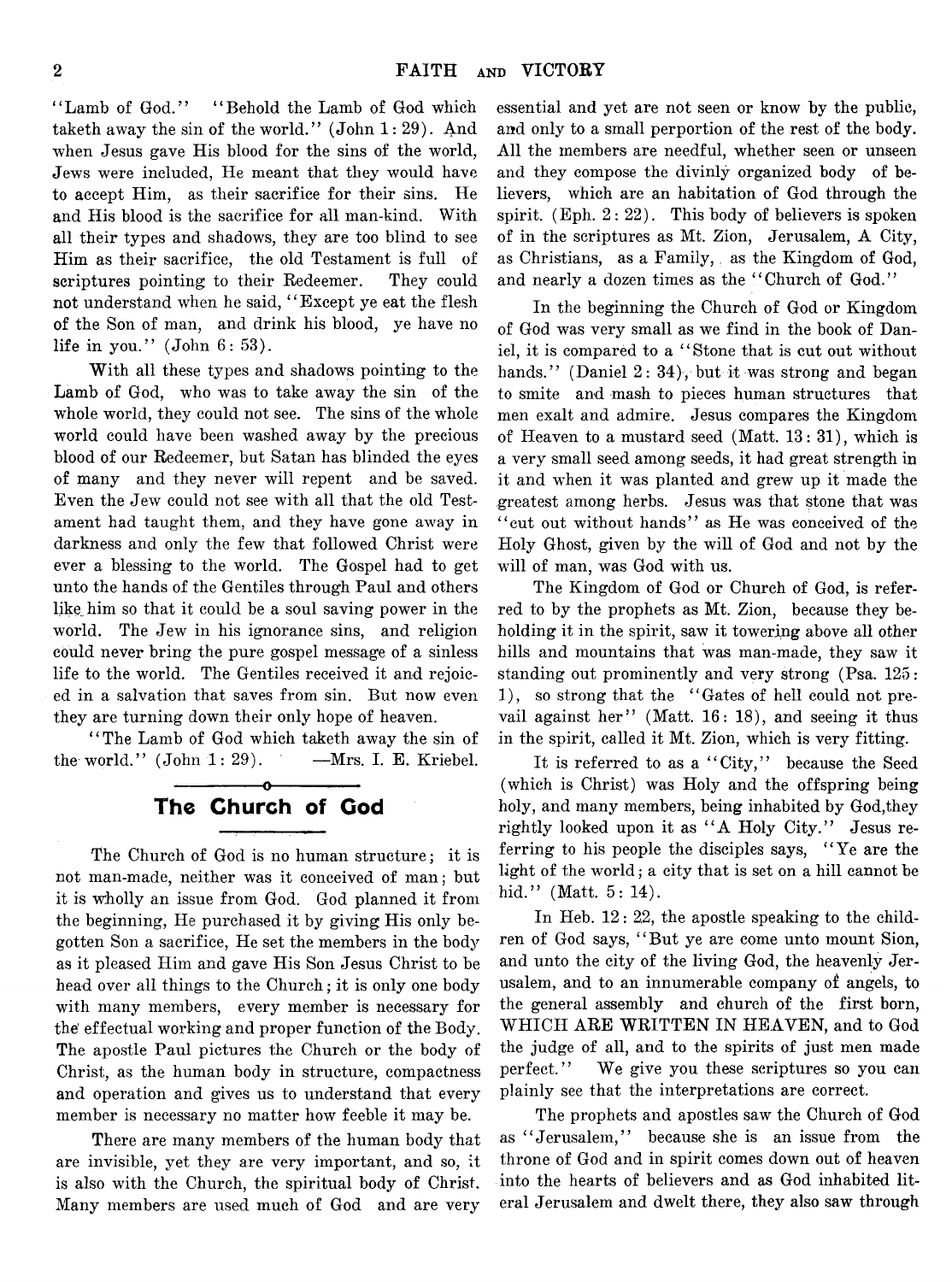the spirit, that He was inhabiting the believers in Christ and it was easy for them to make the application as " Jerusalem." In the eight chapter of Zechariah and third verse, we find the prophet speaking of Zion and Jerusalem saying that, " Jerusalem shall be called, a city of truth; and the mountain of the Lord of hosts, the holy mountain." How well this ^escribes those who walk by faith, the Church of God as they have the truth, are large and strong, like a mountain and are holy, because God's holiness dwells in them.

In Acts 11: 26, we find at Antioch the disciples were first called Christians, which is very good and true, as those that compose the Church of God are Christ-like, as they are partakers of His Spirit; and His life issues from a purified heart.

In Eph. the third chapter and fourteenth and fifteenth verses, Paul writes, " For this cause I bow my knees unto the Father of our Lord Jesus Christ, of whom the WHOLE FAMILY in heaven and earth is named." The Father of the Lord Jesus Christ is God, so the family or "born again ones" would be called " the Family of God or Congregation of God, Church of God, and this is the name of the whole entire number of believers, those who are just and walk by faith. The true believers that posess true holiness, are members of the Kingdom of God, because their life is from God and they have peace and rest in their souls that the sinner knows nothing about.

Jesus says in Mark, first chapter and fifteenth verse, " The time is fulfilled, and the kingdom of God is at hand: repent ye and believe the gospel." In Mk. 10: 14 Jesus says, " Suffer the little children to come unto me, and forbid them not; for of such is the Kingdom of God." When a man believes in Christ and excepts the blood as a sacrifice for his sins, condemnation and guilt is taken away by the power of God and he becomes as innocent as a little child, therefore Jesus could truly say, "Whosoever will not receive the kingdom of God as a little child, he shall not enter therein. *' 9* Jesus speaks again of the kingdom of God and says to the disciples, " Neither shall they say, Lo here, or, Lo there, for behold, the kingdom of God is within you. ' ' Truly the kingdom of God is within every saved soul, as they are attached to Christ by divine life, each one being a member of His body, they eat of His flesh and drink of His blood and eternal life is within them. (John 6: 53).

Now, we shall give you a number of scriptures where the word of God confirms the truth, that the Church of God is the proper name to call the people of God. Turn to Acts 20: 28, and you will find a positive declaration that the ones that Christ has purchased with His own.blood are the Church of God.

Paul in writing to the Corinthian brethren, addressed them as the " Church of God" at Corinth. (1 Cor. 1).

Paul in the tenth chapter of 1 Cor. the 32nd. verse says, "Give none offence, neither to the Jews nor to the Gentiles, nor to the Church of God. *' 9*

In the fifteenth chapter of 1 Cor. and ninth verse Paul says, "For I am the least of the apostles, that am not meet to be called an apostle, because I persecuted the Church of God." Who was the people that Paul persecuted when unsaved ? All will have to admit that it was the believers in Christ; then they were none other but the Church of God. (Read also, Gal. 1: 13)

In 1 Timothy third chapter and fifth verse, he speaks again of the Church of God, and in the fifteenth verse he refers to it as " The House of God, which is the Church of the living God, the pillar and ground of the truth."

These scriptures ought to convince any fair minded man or woman that the proper name for saved people is the Church of God. The way to get into this Church is by being born again, receiving the Spirit of God; we remain in it as long as we walk in holiness of heart retaining the Spirit. Paul says, "Now if any man have not the Spirit of Christ, he is none of His."  $(Rom. 8: 9).$ 

In the 87th. Psalm we read, " And of Zion it shall be said, This and that man was born in her; and the Highest shall establish her. The Lord shall count when He writeth up the people, that this man was born there." Selah.

In conclusion we shall quote from the ninth chapter of Isaiah. The prophet seeing in the spirit and looking down through the future, beheld something great and exclaimed with joy, " For unto us a child (Jesus) is born, unto us a Son is given, (by the Father) and the government shall be upon His shoulders; (Christ does the governing of His people) and his name shall be called Wonderful, Counseller, The mighty God, the everlasting Father, The Prince of Peace."

— Fred Pruitt.

We have received a letter from Bro. W. M. Wilson of Canehill, Ark. in which he states that there will be a camp meeting at that place next summer, during the latter part of July. He has a good place there for a camp meeting, as there is plenty of shade and good water and the people around there appeared to be quite interested in the truth. It is a good thing to prepare ahead for this meeting.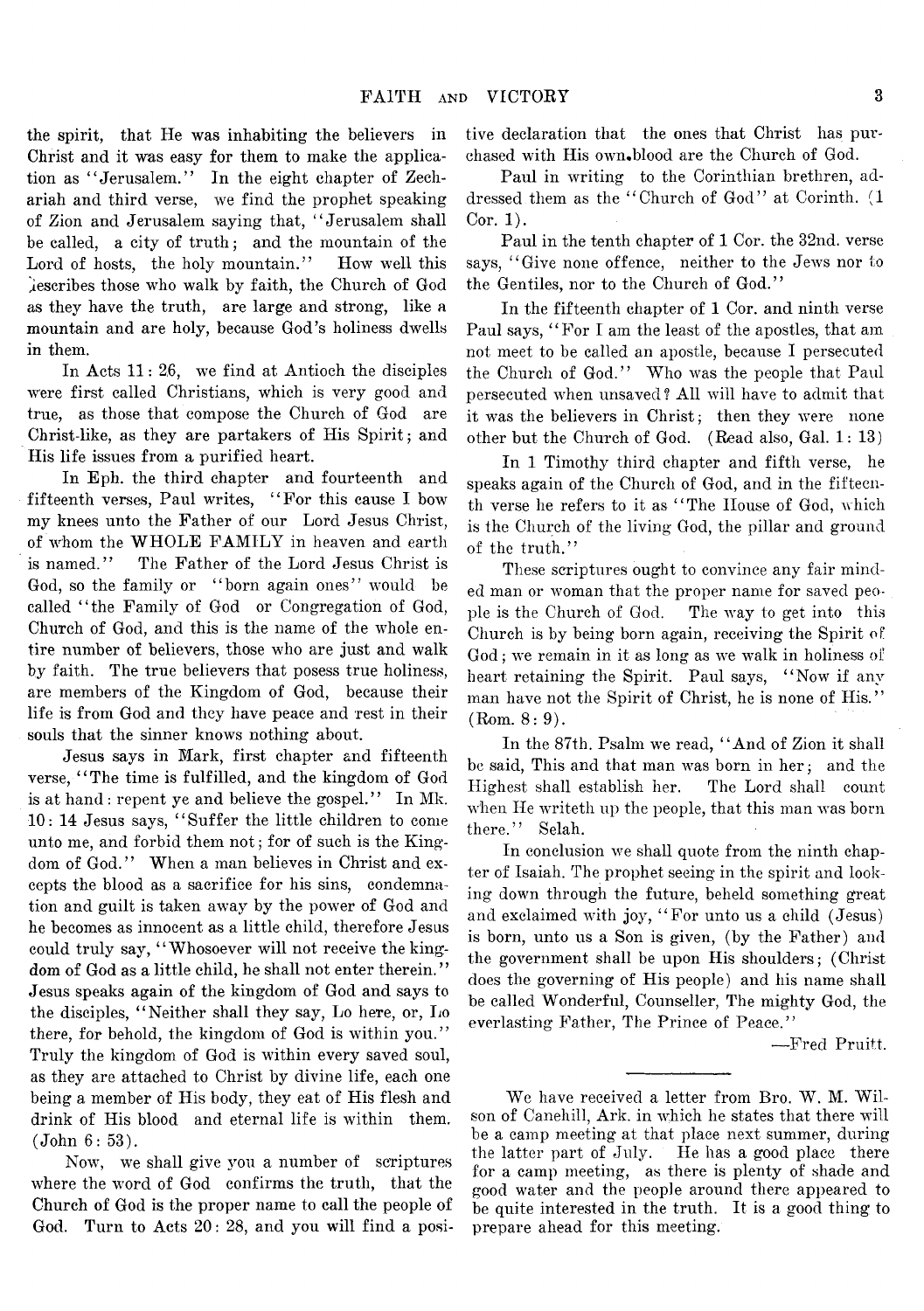# **FAITH AND VICTORY**

FAITH and VICTORY is published and sent out in the interest of Jesus to His little flock scattered abroad, by yielded members of His Body at Faith Publishing House.

Faith and Victory will be sent free of charge to all who ask for it, as often as God permits by leading, blessing and supplying.

This Bible truth is kept going out by free-will offerings. Matt. 10: 8. 2 Cor. 9: 7, 8. 1 Cor. 9 :11,12

Offerings sent in to us will be thankfully received as from the Lord and used in the futheranee of the gospel work as God directs. All personal checks and money orders should be made payable to Fred Pruitt, or "Faith Pub. House."

If you want a roll of six "Faith and Victories" each month to hand out, just send us your name and address with request.

(There will be no charges ever made against you for Faith and Victory). ADDRESS:

> FAITH PUBLISHING HOUSE, 920 W. Mansur St. Guthrie, Okla. U. S. A. i i i i i i i i i i i i i i i i i i i M i i i i i i i i i i i i i i i i i i i i i i i i i i i i i i i i i i i i i i i i i m i i i i i i i i i i i i i i i i i i i i i i i i i i i m i i i i i i m i i m i i i i i m i i i i i i i i

#### EDITORIALS

Recently a sister mentioned in her letter that we ought to have our name some where, so people who wanted to send offerings to the work would be able to know who to make their cheeks and money orders payable too; so we have inserted a few more lines above, giving directions in this matter. Your personal checks will be accepted the same as a money order as our banker here at Guthrie does not deduct any fee for collecting them.

The literature printed at "Faith Pub. House" is sent out free of charge to all who ask for it. This is done with a special purpose of getting the gospel to the poor as it goes to hospitals, alms houses, jails, county farms and to many who are very poor in this world's goods; it is not expected that any one will impose on the out flow of love and concern for these less favored people, but will be constrained by the love of God in their souls to help along in getting this Bible truth to them and thereby share in the blessings that follow.

We do not send this literature out free of charge because we have means of our own to use in this way; but because we are burdened for the lost and needy ones and we have faith in God that He will in some way supply. If God did not supply, the work would stop in a very short time. He has been supplying for many years and our faith is strong that He will continue to do so as we look to Him and Him only.

We print and circulate about sixty different kind of tracts, a sample of each will be sent free on request, together with a tract list to order from.

We often think of the words of the apostle Paul found in second Timothy, fourth chapter which reads as follows—"I have fought a good fight, I have finished my course, I have kept the faith." This gives us (who are being led by the Spirit of God) understanding to know that our stay here in these mortal bodies will mean a constant warfare with the enemy of all righteousness, who arrays his forces against us in mar $\mathbf{v}$ ways and manners by bringing strange things to bea. against us, in many peculiar un-thought-of ways. Some times he will work upon those whom we love and have good fellowship with; in different ways and with different agents and cause them to turn against us and speak evil of us and as they give way to wrong and evil thoughts, the enemy will increase them in their soul until if not confessed and gotten out of the way, they will become bitter in their soul and go limping around with a lame experience.

Brethren when the enemy is opposing, oppressing and raging, we must keep in mind that "our weapons are not carnal" and just nestle up close under the wings of God and let Him fight our battles for us, in that way we will be fighting a good fight of faith. Our faith in God is our strong hold and the enemy knows this, he brings strange and hard things to bear against us in order to undermine our faith in God. If he can once get us to doubt that this or that circumstance or hard thing will not work out to our good and His glory, then he has gained a point and brings discouragement over the soul and soon a reign of confusion will exist. The thing for a soul to do when in oppression, in storms of trouble, in fiery trials or strange happenings, is just to draw nigh to God and ask him to get all the good possible to their soul out of these troubles, persecutions or fiery trials. While you are suffering defame, shame and being wrongly accused the dross (hay and stubble) is being burned out; just remember that those who oppose you and wrong you are being worked upon by the same God, that has permitted this to come upon you and you are not only suffering these things for your sake, but for the good of others also.

Recently we were in unavoidable difficulties with some brethren and they held wrong opinions of us and we were unable to show them wherein they were wrong in their thoughts about us. In drawing nigh unto God and seeking Him for all the good possible to our soul, out of these seeming wrong things and misunderstandings; while fasting and looking to God, He got some valuable and precious lessons to us. Then we ask the Lord, why we should be accused wrongly and suf' fer for it, and others have to suffer too? The answer was, "they needed corrections too, and that we should be willing to suffer for others sake." We said, Amen Lord, and the burden lifted and rejoicing filled our souls.

#### $0 - 0 - 0 - 0 - 0$

God has many tools which He uses upon us to chisel and fit us for eternity, we should never get angry or provoked with the tool and push it away, lest we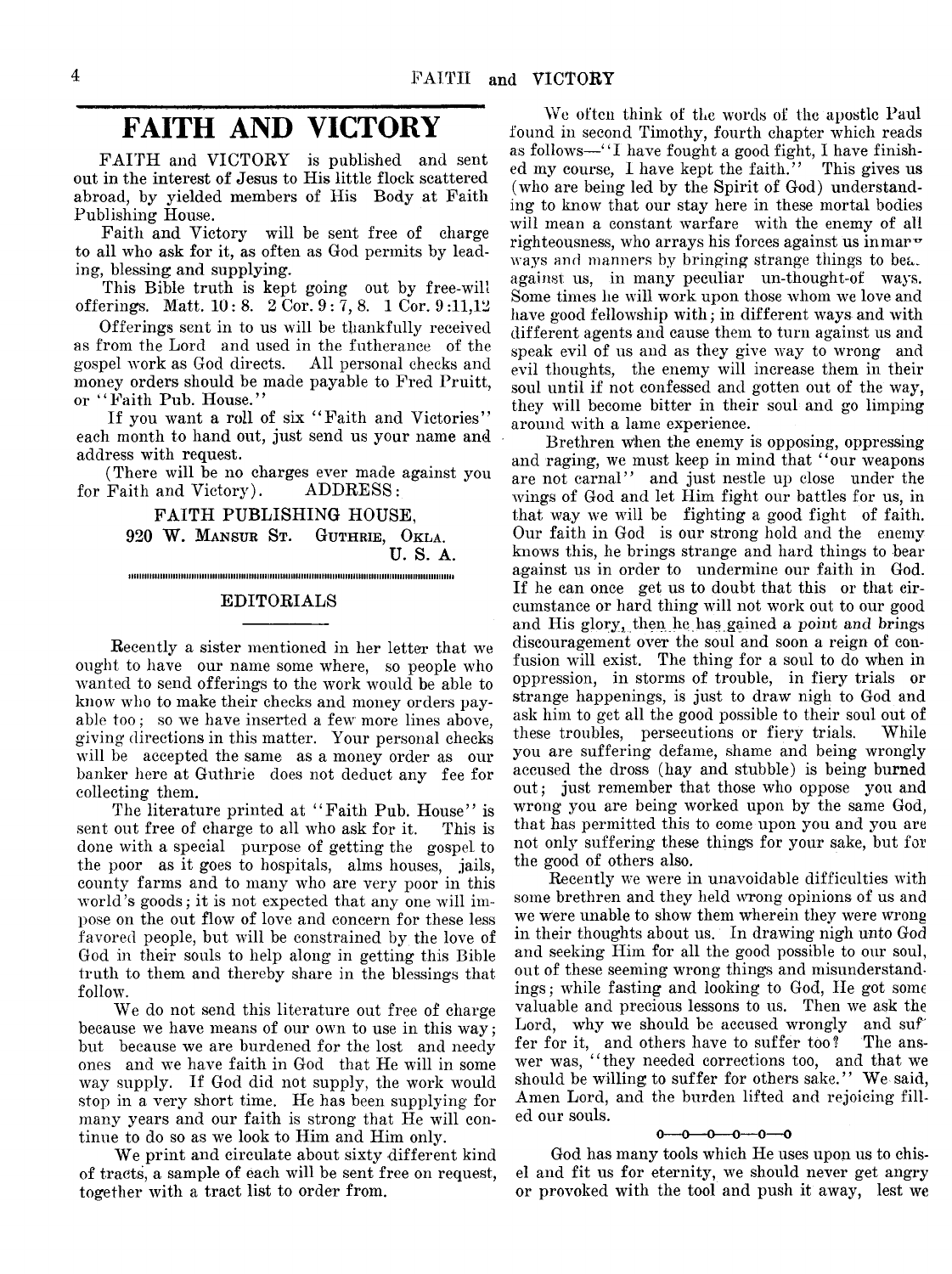lose the chiseling and fitting that we need in order to be true fruit in this world and be ready for glory.

In the verse of scripture quoted in the beginning we notice that Bro. Paul says,  $\cdot \cdot$  I have kept the faith,' now this is a very important thought and should be imbeded on the heart of every believer, by the Spirit of God so deeply that they can be as Paul was, in the latter part of the eight chapter of Romans he says, " For I am persuaded that neither death, nor life, nor angels, nor principalities, nor powers, nor things present, nor things to come, nor height, nor depth, nor any other creature, shall be able to seperate us from the love of God, which is in Christ Jesus our Lord."

Jesus said unto his disciples just before his erucifiction, " Little children, yet a little while I am with you. Ye shall seek me: and as I said unto the Jews, whither I go, ye cannot come; so now I say to you.'  $(John\ 13:33)$ . When Peter heard this he said, When Peter heard this he said, I will follow thee now, I will lay down my life for thy sake. In Luke we find the Lord saying to Peter, "Behold Satan hath desired to have you, that he may sift you as wheat: but I have prayed for thee,THAT THY FAITH FAIL NOT: and when thou art converted, strengthen thy brethren." We see in this that Peter was to go through some severe tests and trials and would even deny the Lord, yet Jesus prayed that his " FAITH FAIL NOT," and we find that His prayer was answered and after he had denied the Lord, even cursed and swore that he did not know Him, yet when He *seen* wliat *lie* had done, lie had faith in God and wept bitterly and repented and retained His favor.

There is a very precious lesson in this for every saved child of God and that is, whatever be the trial, trouble, difficulties, or strange things that come to you, never let it rob you of faith in God; but just humble yourself before God and seek to know all the good that God has for you, if it is suffering for others just say, Amen as Jesus suffered, the just for the unjust. Remember that Jesus suffered for you when you did not love Him, and if you are called upon to suffer for those that do not love you, you will only be sharing with Him in His sufferings. Those who lift up Christ in severe trials and hard circumstances will be preaching a greater gospel and drawing more souls to Him than truth spoken from the pulpit. It is one thing to know the truth and speak it, but it is quite another thing to have grace under all circumstances to manifest it.

#### $0 - 0 - 0 - 0 - 0$

The crucified way, the way of the cross is not popular in these days, then when Jesus was being persecuted by professed followers of God, the majority of people want to be looked upon as religious; but they want a religion in form, that the worldly minded will tolerate or accept, just will not bear the reproach of the cross, want something showy, that will exalt the flesh, therefore the fiercest battles the child of God has is with those that profess to belong to God. So let each of us sanctify the Lord God in our hearts, that He may fight our battles for us, that we may be

able to say as Paul did, " It is no longer I, but He.' '

In politics men take sides and count their man right no matter what he may do and much of the time oppose the other man, as the very worst of men. In following Christ, this should not be so, as saved men only oppose the wrong, they see in a man and hold no ill-will toward him. Taking sides with men, blind the eyes and keep us from seeing the righteousness in others. We should keep our eyes on the Lord and take sides with Him and fellowship all of His righteousness that we find in any man. As much as lieth within our power, be at peace with all men, the Word says. "When a man's ways please the Lord, he maketh even his enemies to be at peace with him." (Prov.  $16:7$ .

#### $0 - 0 - 0 - 0 - 0 - 0$

The printing work is moving on as God goes before, in spite of the forces of the enemy that are arrayed against it and we rejoice to know that many precious souls that are crushed and oppressed by the enemy, is getting light and knowledge and through faith in God are made free. As long as God is working with the literature and blessing souls and witnessing to our souls of His approval, we shall be satisfied and rejoice no matter how many the enemy turns against us by his cunning, crafty, slimy undermining ways, for if God be for us, who can be against us ? Every issue, we have to print more copies of "Faith and Victory" to supply the demand. We enjoy seeing the truth go out to the people, for the truth is wliat makes men free.

#### **o— o— o— o— o— o**

We heard a minister say one time: "If a number of dogs was bunched together and you would throw a stone at them and would hit one of the number; the one hit would howl every time." He was using this to illustrate how that a minister that was not dead to self, would also howl when hit. We heard this several years ago, and we have been taking note and find that some howl just like he illustrated it. needful that we be dead to selfish interests, insomuch that we will "give no place to the devil" (Eph.  $4:27$ ), but resist him steadfastly in the faith that he may flee from you.  $(James 4:7)$ .

It is sad to see any brother so overcome, that he would bring up old difficulties and troubles and air them around, thereby slap brethren in the face. It might be good to read and explain some scriptures to those who might be in such trouble. Jesus in commissioning the disciples said in part, "Whosoever will not receive you, when you go out of that city, shake off the very dust from your feet as a testimony against them."  $(Luke 9:5)$ .

Now, there is a great and needed truth in this scripture, for the ministers of today. Dust is something that is foreign to cleanness, and it will settle on us and stick there and increase if not brushed off, so the dust spoken of here by the Lord nodoubt represents their evil ways, backbitings and evil speakings together with wrongful and hurtful imaginations ex-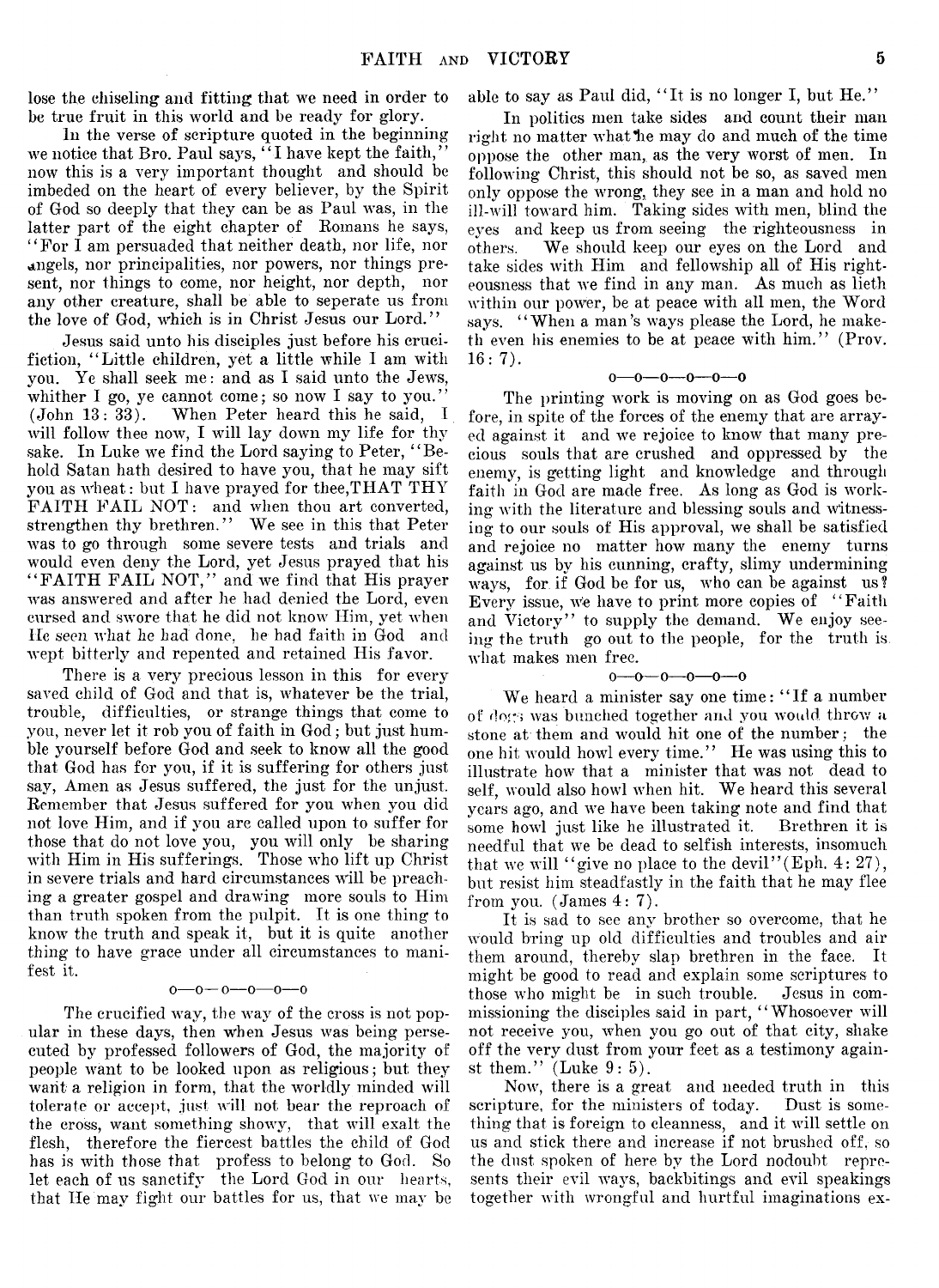j§J

 $\left( \diamond\right)$ 

[\*}

**y**

© *f&i*

pressed. Dust would not mean nor represent the worst kind of evil deeds and acts, because there are many things that are more unclean than dust. He meant things that are more unclean than dust. for them to resist their uncivil acts and not allow them to cleave unto them, to shake loose from all their evil ways, keeping their hearts clean and pure from all defilement, not to inbibe and return wrong for wrong; this they were to do as a testimony against them, proving the divine life, lifting up Christ and showing that they were harmless as doves.

James says, "Submit yourselves therefore to God. Resist the devil and he will flee from you. Draw nigh to God and He will draw nigh to you." Paul says in Rom. the twelveth chapter, ""recompense to no man evil for evil. Provide things honest in the sight of all men."

We would to God that the truth of these scriptures be impressed deeply upon the hearts of all saints that they may always be overcomers along this line, that no discord be sown among brethren, that there be no place given to the devil to work havoc, causing strife, contention and division. If every professed saint would keep the dust brushed off of their individual selves, divine love would flow from heart to heart and unity and peace would prevail at all times.

 $0 \rightarrow 0 \rightarrow 0 \rightarrow 0 \rightarrow 0$ 

The assembly meeting that is held here at Guthrie, during the holidays will soon be here again, and as this is a state meeting, all the congregations in different parts of the state and elsewhere ought to lay aside for this meeting, as God prospers them from Sunday to Sunday, as it will save much gathering at the meeting. The saints here at Guthrie, have an offering box for that purpose and each Sunday the members put in this box as God prospers them and this means is being laid aside for the expense of the assembly meeting. Let us all pray that God Will make this coming meeting the best that has been here in years.



<u>haanaraa ahaa aa a</u>

The little book "Steps To Christ," will be sent to you for twenty-five cents postage paid. This bookcontains 128 pages, is paper bound and contains illustrations, we deem this book a good one for you to read, also a good book to give to your saved or unsaved friend.

#### $0 - 0 - 0 - 0 - 0$

We order Bibles for those desiring them, below you will see an advertisement of our Bibles. We can order most any kind you want. Recently the company is letting us have a "Bagster's Red Letter  $\overline{r}$  eachers' Bible." It has long primer type, Bible h .ps, concordance, references, maps, etc. Also with the words of Christ printed in red. Size of page *8%* by 5% inches. Printed on Bible paper. Genuine leather, Morocco Grain, overlapping cover, red under gold edge, — \$5.50. Genuine leather, Levant Grain, over lapping cover, red under gold edge, leather lined— \$6.50.

This is just the Bible for a teacher or one who wants a clear typed Bible to read and run references.



Wichita, Kans.— Dear saints of God, I sent greetings in Jesus name: This leaves me saved, sanctified and healed. To God be all the glory.

I went to Canehill, Ark. camp meeting, suffering untold pain and misery. I had suffered for two years, was anointed and prayed for in the name of Jesus, and God heard his little ones and healed me instantly of every pain and made me well.

Thank God for a few dear true ones to help us have faith, when we are sick or afflicted. I ever mean to press on. My heart's desire is to live closer and a humbler life while here and be ready when He calls. I ask an interest in all your prayers. I need them, as I am alone here, no meetings or real saints I know of close. The true ones seem so dear to me.

God bless and keep you all, is my prayer. Your Sister in Christ, —Mrs. Bonnie Wells.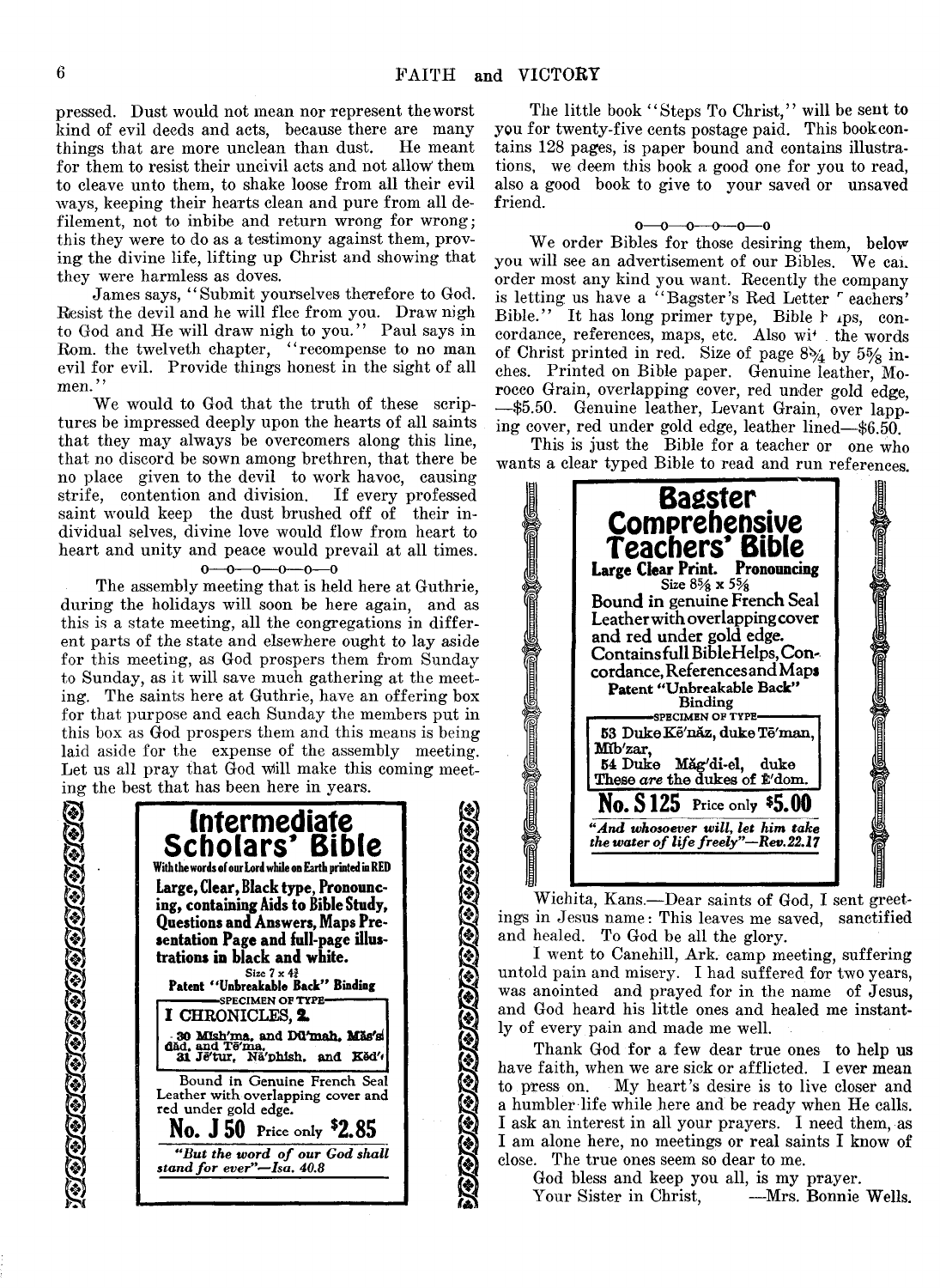# Rejoicing, Praying, Thanksgiving

We are definitely told that the will of God for every believer is to "rejoice always; pray without ceasing; in everything give thanks"  $(1$  Thes.  $5: 16-18$ .

Christians need have no doubt as to what God's will for them is, for we have this plain statement from His Word. These three things go together: *" rejoicing, praying, thanksqiving;*" they are inseparable; they compose one sentence in the revised version; they constitute the perfect will of God for His people. Happy is the man that doeth His will; he "abideth forever" (1 John 2: 17).

But how is it possible to "pray without ceasing?" How can one constantly be in a spirit of prayer ? With so many things to distract his thoughts, and disturb his heart, and demand his time, how can a Christian fulfill this expressed will of God? Dr. J. 0. Buswell, President of Wheaton College, in his book on " Problems in the Prayer Life" say: "The continuous nature of prayer may well be illustrated by the conversation of intimate friends. Words are not constantly exchanged, but fellowship is not interrupted. We must not only have regular and frequent times of prayer, but whenever there is a break in the occupation of our minds, we ought to revert to conscious communion with God just as involuntarily as we should continue in conversation with a friend near at hand.

Futhermore, it should be borne in mind that in addition to our petitions, there is to be constant rejoicing and thanksgiving as a part of our communion with God. Making our requests known is only part of a life of prayer; it is just as important to rejoice in the Lord and praise Him for what He is and what He is doing. This will open the door into the prayer room of our hearts. It matters not what may happen, at any time, at any place, from any source, if only we take it as permitted by God for His glory and our good, thank Him for it, and continue to rejoice in the Lord, we will then find our hearts going out to God in worship, praise and supplication.

On the other hand, if we begin to murmur and complain, criticise and find fault, question and doubt, the door into the prayer room of our hearts will involuntarily close. We will soon find ourselves unable to pray. The Holy Spirit will be grieved and quenched. In order to pray without ceasing, it is necessary to be continually happy in the Lord. Our spirits must rejoice in God our Saviour.

Notice how often praise and thanksgiving are associated with prayer:—'' Continue in prayer and watch

in the same WITH THANKSGIVING." "In nothing be anxious; but in everything by prayer and supplication WITH THANKSGIVING let your requests be made known unto God." Again, "I THANK MY GOD upon every remembrance of you, always in every prayer of mine for you all making request WITH JOY." And again, "WE GIVE THANKS to God always for you all, making mention of you in our prayers."

But is it possible to rejoice always down here in this vale of tears, disappointments, distresses, afflictions, sorrow and death? Yes, David said: "I will bless the Lord AT ALL TIMES ;His praise shall CON-TINUALLY be in my mouth." It was a matter of his will and not his feelings. Paul said: " Rejoice in the Lord alway, and again I say rejoice." And again, " Let us offer the SACRIFICE OF PRAISE to God CONTINUALLY, that is, the fruit of our lips, GIV-ING THANKS to His name."

It is not a question of circumstances. God is far above all our circumstances, surroundings and perplexities. Therefore we can always rejoice and say with the prophet of old: "For the Lord God will help me; therefore shall I not be confounded, therefore have I set my face like a flint, and I know I shall not be ashamed." Paul learned to "take pleasure in in firmities, in reproaches, in necessities, in persecution in distresses for Christ's sake." THE QUIU WAY OUT OF AN D *wwicure OR TROUBL* IS TO PRAISE GOD FOR IT. That is the way Paul and Silas got out of prison. That is the way thetwelve apostles escaped from their enemies: "rejoicing that they were counted worthy to suffer shame for His name." Such rejoicing and thanksgiving stimulate prayer and supplication, even for those who are against us.

Take heed, therefore, that nothing robs  $y_0$  or that joy which the Lord bequeathed to His own  $\circ$  $15: 11$ ), and without which you will be him, ereu prayer. If you are not able to rejoice in the Lord anc, be grateful for all His benefits, endeavor to find the cause and quickly remove it. IT WILL GENERAL-LY BE FOUND IN UNBELIEF OR IN UNCON-FESSED SIN. Either of these will dispe! "Now the God of peace fill you with all jo

IN BELIEVING," we read in Romans 15:13. Therefore it is necessary to meditate much upon the promises of God; for "faith cometh by hearing, and hearing by the Word of God." To neglect your Bible is to lose your joy.

The apostle John wrote his first epistle in order *(Continued on page eleven.)*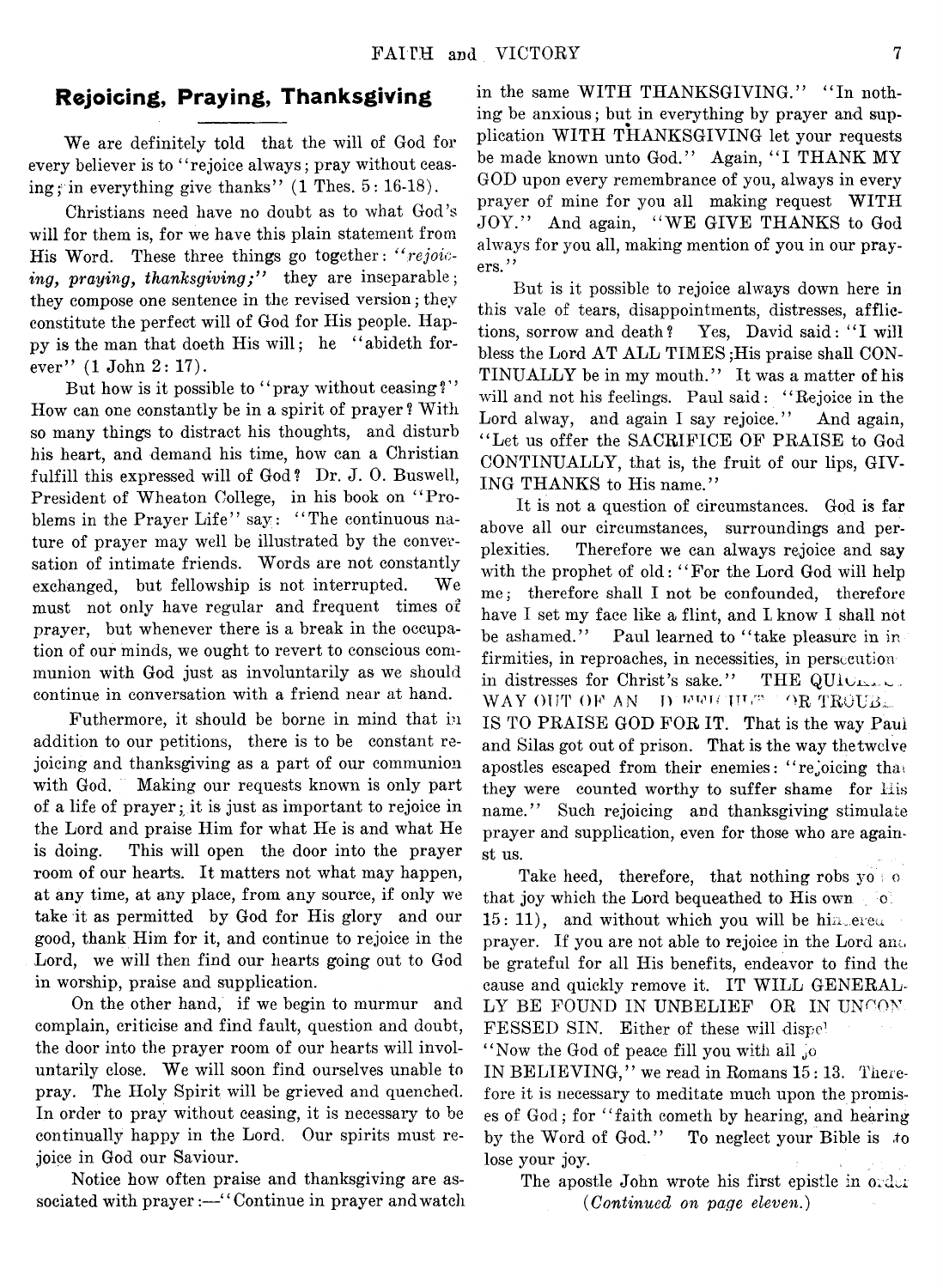#### A Hebrew's Search

In the spring of 1898 I was holding some Gospel meetings in San Francisco, the great metropolis of the Pacific States, and on several occasions was able to address the Jews attending a " Mission to Israel." On one occasion, having concluded my discourse, the meeting was thrown open for discussion with any Hebrews who desired to ask questions or state difficulties, as also for any who had been brought to Christ to relate their conversions.

The experience of one old Jew interested me greatly, and as nearly as I can I give his remarks in his own words, though not attempting to preserve the inimitable Hebrew-English dialect.

He said: "This is Passover week among you, my Jewish brethren, and as I sat here I was thinking how you will be observing it. You will have put away all leaven from your houses; you will eat the 'motsah' (unleavened wafers) and the roasted lamb. You will attend the synagogue services, and carry out the ritual and directions of the Talmud; but you forget, my brethren, that you have everything but that which Jehovah required first of all. He did not say, 'When I see the leaven put away, or when I see you eat the motsah or the lamb or go to the synagogue;' but His Word was, ' When I see the *blood* I will pass over you.' Ah, my brethren, you can substitute nothing for this. You must have blood, *blood*, blood, BLOOD."

As he reiterated this word with ever-increasing emphasis, his black eyes flashed warningly, and his Jewish hearers quailed before him.

"Blood!" It is an awful word, that, for one who reverses the ancient oracle, and yet has no sacrifice. Turn where he will in the book, the blood meets him, but let him seek as he may, he cannot find it in the Judaism of the present.

After a moment's pause, the patriarchal old man went on somewhat as follows: "I was born in Palestine, nearly seventy years ago. As a child I was taught to read the Law, the Psalms, and the Prophets. I early attended the synagogue and learned Hebrew from the Rabbis. At first I believed what I was told, that our was the true and only religion, but as I grew older and studied the law more intently, I was struck by the place the blood had in all the ceremonies outlined there, and equally struck by its utter absence in the ritual to which I was brought up.

" Again and again I read Exodus 12, and Leviticus 16-17, and the latter chapters especial!v made me tremble, as I thought of the great Day of Atone-<br>ment and the place the blood had there. Day and ment and the place the blood had there. Day and<br>night one verse would ring in my ears. "It is the night one verse would ring in my ears. "It is the blood that maketh an atonement for the soul!" *blood* that maketh an atonement for the soul!" knew I had broken the law. I *needed atonement.* Year after year, on that day, I beat my breast as I confessed my need of it ; but it was to be made by blood, and there *was no blood!*

"In my distress, at last I opened my heart to a learned and venerable rabbi. He told me " that God was angry with His people. Jerusalem was in the hands of the Gentiles, the temple was destroyed, and a Mohammedan mosque was reared up in its place. The only spot on earth where we dare shed the blood of sacrifice, in accordance with Deuteronomy 12, and Leviticus 17, was desecrated, and our nation scattered. That was *why* there was no blood. God had Himself closed the way to carry out the solemn service of the great Day of Atonement. Now, we must turn to the Talmud, and rest on its instructions, and trust in the mercy of God and the merits of the fathers."

I tried to be satisfied but could not. Something seemed to say that the law was unaltered, even though our temple was destroyed. Nothing else but blood could atone for the soul. We dared not shed blood for atonement elsewhere than in the place the Lord had chosen. Then we were left without an atonement at all?

This thought filled me with horror. In my distress I consulted many other rabbis. I had but one great question— *Where can I find the blood of atonement?*

I was over thirty years of age when I left Palestine and came to Constantinople, with my still unanswered question ever before my mind, and my soul exceedingly troubled about my sins.

One night I was walking down one of the narrow streets of that city,when I saw a sign telling of a meeting of Jews. Curiosity led me to open the door and go in. Just as I took a seat I heard a man say, " The blood of Jesus Christ, His Son, cleanseth us from all sin." It was my first introduction to Christianity, but I listened breathlessly as the speaker told how God had declared that " without shedding of blood is no remission," but that He had given His only begotten Son, the Lamb of God, to die, and all who trusted in His blood were forgiven of all their iniquities. This was the Messiah of the fifty-third of Isaiah; this was the Sufferer of Psalm 22. Ah, my brethren, I had found the blood of atonement at last. I trusted it, and now I love to read the New Testament and see how all the shadows of the law are fulfilled in Jesus. His blood has been shed for sinners. It has satisfied God, and it is the only means of salvation for either Jew or Gentile."

Reader, have you yet found the blood of atonement? "Behold the Lamb of God, who taketh away the sin of the world." John 1: 29. Are you trusting in God's smitten Lamb—the sacrifice of God?

" For if the blood of bulls and of goats, and the ashes of an heifer sprinkling the unclean, sanctifieth to the purifying of the flesh : how much more shall the blood of Christ, who through the eternal Spirit offered himself without spot to God, purge your conscience from dead works to serve the living God ? Heb. 9: 13-  $14.$  —Sel

' ' Forasmuch as ye know that ye were not redeemed with corruptible things,\*\*\*\*but with the precious blood of Christ, as of a lamb without spot and blemish."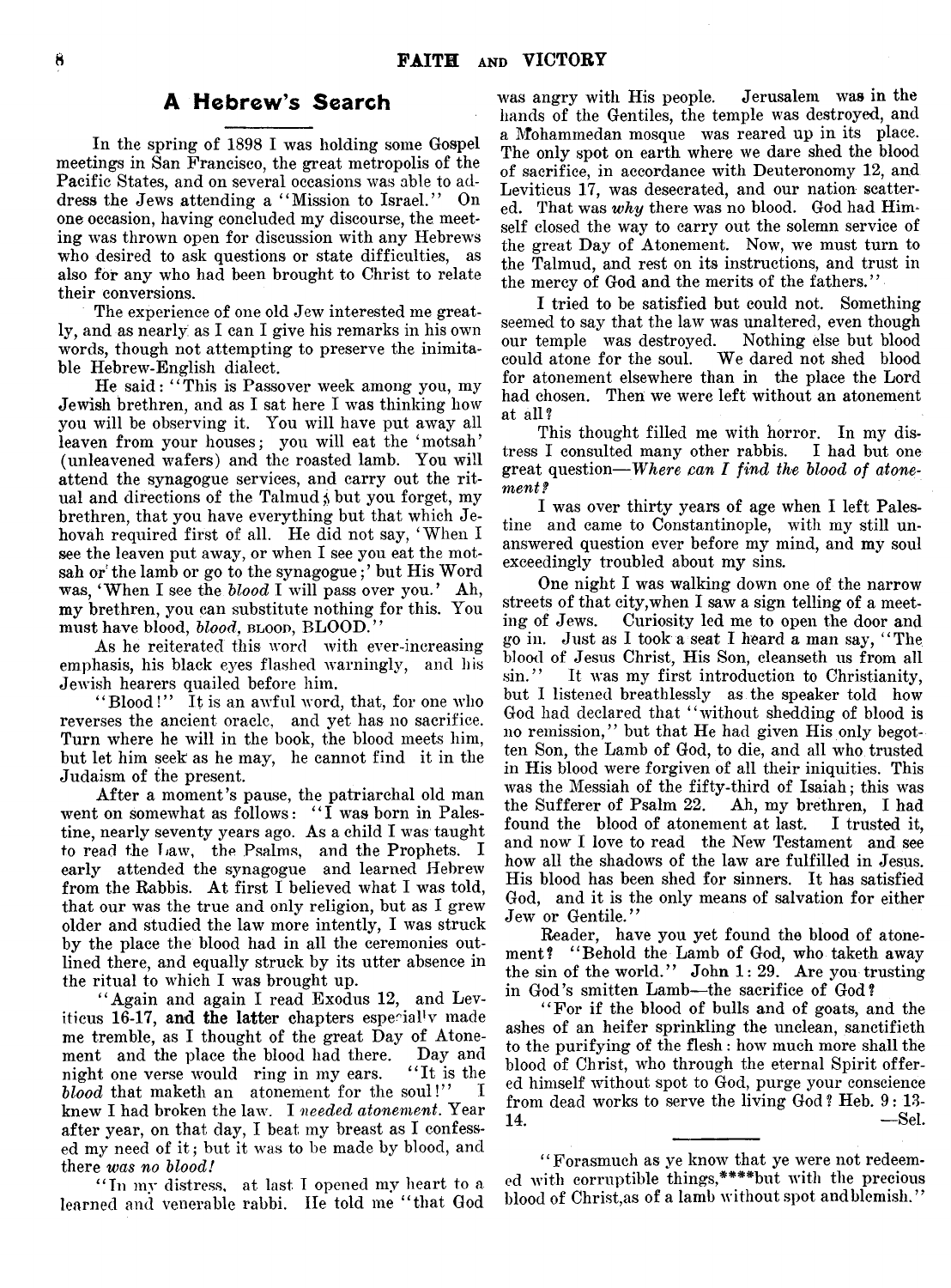# **LITTLE FOLKS' PAGE**

"HE SHALL GATHER THE LAMBS WITH HIS ARM, AND CARRY THEM IN HIS BOSOM" (Isaiah  $40$  :11).

#### 6.获获获获获获取获获获获获获获获获获获获获获获获获获获获获获获获获获奖奖奖

#### The Best Gift

Give, little sunbeam, golden bright, Give to the world your cheery light; Give, little welcome drops of rain, Till thirsty meadows smile again.

Give, pretty flow 'rets, fresh and fair, Breathing sweet perfume on the air; Give, little birds, your springtime glee, Filling the woods with melody.

Give, little children, day by day, Helping each other as you may; What can we give our Saviour—King? Love is the best gift we can bring.

Giving and loving; loving and giving; So we find the good of living; Giving our hearts at our Saviour's call; Love is the very best gift of all.

— Sel.

# --------------- -o------------— LIFT JESUS UP

"And I, if I be lifted up from the earth, will draw all men unto me." (John 12: 32).

Children, Jesus wants you to lift him up in your every day life, so souls seeing Him working through your life, will draw them unto Him. The way to lift Jesus up is to repent of your sins and let Jesus come into your hearts, and rule your life to His glory, and the good of souls.

When we show kindness to those that would do us evil, love them that don't love us and do good to them that would do us wrong, then we can lift Jesus up to them. In that way it will make those that has done wrong, to feel ashamed of their selves.

Lot of little children in our land, that has never been taught about Jesus, and know nothing about his love and mercy, that He shows to them each day. You that have been blessed with a father and mother that has taught you of Jesus, you should manifest Him unto such children. When they miss treat you, they don't know any better, because they have not been taught any better. You should show them that there is a better way to live, that is by lifting Jesus up to them.

Jesus was born into this world, like you children were, and grew up to be a man. "He, did no sin, neither was guile found in his mouth." (1 Peter 2: 22). So if you let Jesus, come into your hearts, He can help you to live a pure life like He lived.

The Lord loves every one, and he longs for each

one to give their hearts and lives unto Him, so he can bless and care for them. Each one of you be a bright and shining light, in the place where you are, and help some one to see Jesus lifted up, in your life.

May the richest blessings of God, rest upon each one, is my prayer. —Mrs. Mary Pruitt. -----------------o-----------------

# A Letter From Robert Longley

Suva, Fiji Islands.— Dear Bro. and Sister Pruitt, and all at the Household of Faith: To you all, I desire to send greetings in the precious name that is high above every name, and as the verse of a beautiful and inspired old song says, " JESUS, the very thought of Thee, with gladness fills my breast" and so it does. And I pray that each of you as you toil on and labor to send the good news of full salvation to souls bound in sin, and the strengthening soul-food to those washed and redeemed in the precious blood of Jesus, that you may be encouraged for the time of reaping is not far off, and your labor in the Lord is far from being in vain. I suppose if we knew the number of people who have strained every nerve, sacrificed all they had of comforts of this world, in order to find the gold of earth, we would be surprised. Many even lost their lives in their determined and zealous attempts, and others sought and labored hard day and night, but all in vain. But, ah, not so with those who perhaps in a similar way do the same things for the salvation of souls, the Lord will never disappoint, but always give even pleasant surprises both in this life and so much the more in the real life to come. The people of the world put a lot of professing Christians to shame, when it comes to sacrificing and laboring for their master.

You will please excuse my delay in writing as I have had a little season of something on the order of the flu, and had very hot fever and the most severe cold in my head and breast that I ever remember experiencing, but I was not without the One who represents Himself as a very present help, and the Doctor of doctors, and by the love and mercy of Jesus I am feeling fairly well now, yet not to my ordinary strength. Bro. Sperber and also some more of my friends came and prayed for me, and the Lord relieved of the fever and cold in my head. Also during the time when I was not able to get about, my Chinese boy friend was very attentive and saw to my needs well and did all he could to make me comfortable. And my Indian friends, the John family, sent me some good rice and curry and vegetables, etc., and all these tokens of care and true brotherly love and friendship is greatly appreciated from the depths of my soul, I know the Lord will not forget to reward according to every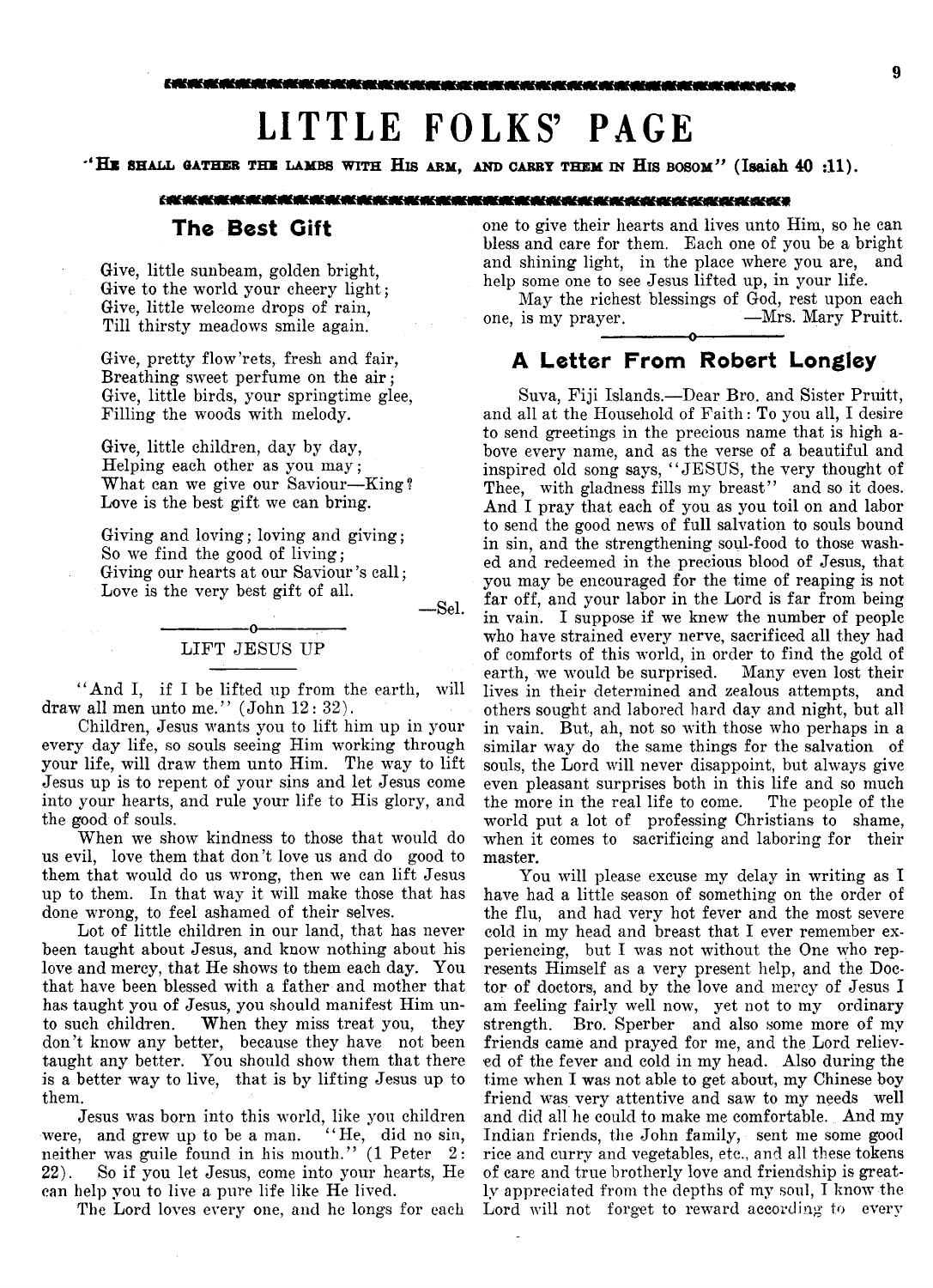deed done. I am trusting that all of you have been kept well during the past summer.

Bro. Pruitt, I got the picture roll that you sent and appreciate it very much, both old and young are anxious to see the pictures and they convey a meaning and impression, that perhaps otherwise wouldn't be so deep.

I hope that all of the dear saints are well, such as Grandma, Bro. and Sister Glasgow and all. I thank you for sending the pictures also of different views<br>of the office and house, etc. The Lord bless Bro. of the office and house, etc. William in laboring there in the spread of the gospel to many hungry hearts. I was much encouraged by Bro. William's letter, and I hope the Lord is making the linotype behave good and do its proper duty. I can imagine that Bro. William and it are becoming well acquainted with the result that many soul-feeding messages are prepared for the press. I have had in mind to write some to send, but got very much behind with my other writing, etc., while I was not so well.

The Lord has been good in being with and meeting with us in our little gatherings, though Bros. Sperber, David Aitcheson, and Charles John have also had some attacks of affliction, the Lord has delivered according to His precious word and promise. It is encouraging to see several little Indian boys come along to the meetings and one who has to work nearly all day on Sunday (as well as all the week days) comes up to my room at his spare time. He reads English real well and likes to listen to the Gospel. Bro. Pruitt, how are the jail meetings getting along. I suppose that moonshiners and bootleggers that no doubt otherwise would never listen to the Gospel have time to take example from the Prodigal Son, and it brings joy to my soul to remember how some in behind the bars found real soul-freedom and rest from a life of sin. May the Lord richly bless all of you as you minister the Gospel to those needy souls.

Well, I must close for this time. Please pass on my best love in the Lord to all there that I can't write to personally. Your Bro. in the faith once delivered to the saints, — Robert Longley.

#### C O R R E SP O N D E N C E

Menard, 111.— Dear Bro. Pruitt: I have been receiving your paper " Faith and Victory" for a long time, I do not know who ordered it for me, but I do know I appreciate it very much.— All I have is a heart full of love and charity that suffereth long and is kind. But God willing I will contribute to your expense, when I get out of this prison; which is only fourteen months from the twenty-eighth of this month (Oct.).

I am going to do all of God's bidding when I am out. I must raise my voice against sin in all its forms. I could write page after page, and yet have much praise for Jesus, who has done so much for me. I am a man about fifty years of age. Have been a man holding a big position, at times having as high as six-

teen-hundred men under me; but I let the Devil and his believers lead me to this place, but I do thank God that He spared me, even at this late date, for I am living in Canan now, feeding on wine and honey— eating the bread that satisfieth the soul. Bless His dear name. I entered this place six years ago the 13th. day of June— a stranger to salvation, yet I had joined a *meeting house*, but it was only a form of Godliness ; but when the steel doors closed on me in here something said to me, "What doeth it profit a man if he gain the whole world and lose his own soul," then when the lights were turned out at 9:30 P.M. bed time Oct. 15th. 1922, something said to me, " you are shut in and everything shut out from you." I then heard a very distinct voice say, "these bars and stone walls cannot stop Jesus, He will come in and reign in your heart evermore, if you only ask him in faith believing, He has not forsaken you,—but is ready to forgive and receive you." So I dropped on my knees in the darkness of that little stone cell 5x7 its size. But behold the Devil was there also, he said, " What are you trying to do? You can't pray! " I said, I know if I can't pray, I can *talk* to Jesus, and I did talk to Him, told Him all, every sorrow and trouble. He listened and did even more than I asked Him, He has forgiven all my sins. Yet I have walked through the valley of the shadow of death, I have feared no evil for His staff and His rod they have comforteth me.

The way grows brighter every day. I am going on to perfection. When Jesus can save and keep me while in here as He does, I know He can abundantly keep and save sinners everywhere. I have lots of things I would like to write, but space will not permit. The wonderful things Jesus has done for me in answer to prayer, since I have been in here. I know I am of God, for I love the brethren.

Would appreciate letters of encouragment, from Brothers and Sisters in the Lord, while I am in this living death. Jesus is the Sunshine in my heart.

Yours for full salvation,  $-M$ . J. Lockard. Address, Pen. no. 5528, Menard P. 0., 111.

0 0 0 0

Fayetteville, Ark.— Faith Pub. House: Dear saints, have been thinking I would write for some time to tell you how much I appreciate the little paper " Faith and Victory." I sure do enjoy reading it, also the testimonies.

I have been a Christian about fourteen years, I am still encouraged to go on. I praise Jesus for ever letting the light shine across my path. When I was in sin, conviction seized my soul and He saved me by the precious atoning blood. Oh, how wonderful to know when Jesus saves you from sin, how you do feel like a New Creature. I believe in the old time religion. I am so glad of this way. Praise the dear Lord, for His promises, for they are sufficient for all.

. I Praise Jesus, for His willingness to die on the cross for our sins. Who of us would be willing to die for others? Thanks for the paper, "Faith and Victory." Pray for me. — Mrs. Wm. Osburn.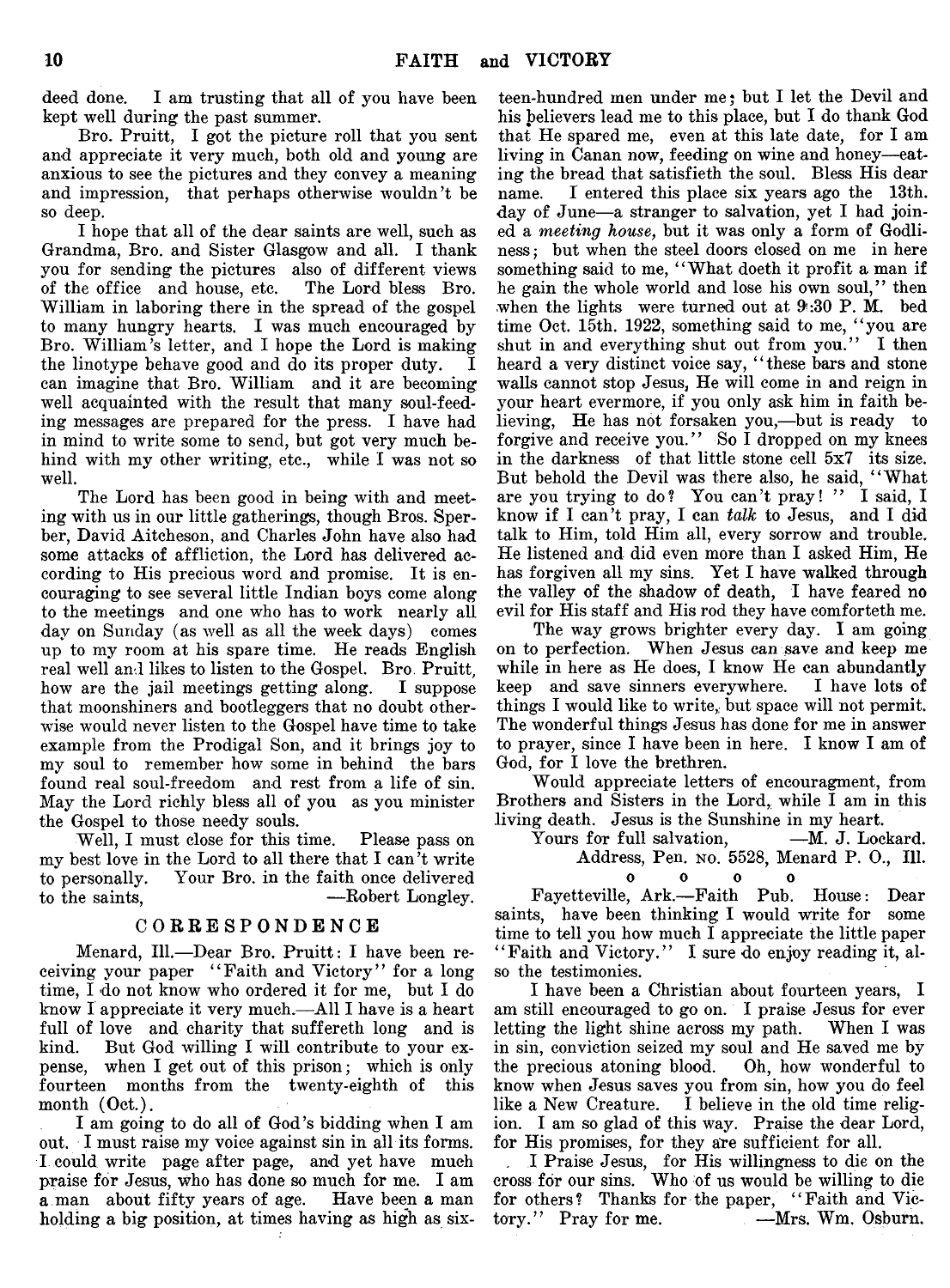#### REJOICING, PRAYING, THANKSGIVING

#### *(Continued from page seven.)*

that "your joy might be full," and again that "ye" sin not." In this way only can we maintain fellowship with the Father and with the Son. This fellowship can easily be marred by the darkness of sin, and then we are unable to rejoice in the Lord. Let us quickly confess every known sin, with a purpose to forsake it, plead the blood of Christ, believe the promise of God (1 John 1: 6-9), and then we will be able to pray in the Spirit with joy in our hearts.

If we find nothing that interferes with our joy, then we should thank God for His love, His grace, His forgiveness, His patience, His faithfulness, His goodness, His gentleness, His power and for all His benefits (Psalm 103: 2). " Name them one by one," and soon we will be in the spirit of prayer again. By rejoicing in everything and being thankful for anything, we can "pray without ceasing" anywhere. And "this is the will of God in Christ Jesus concerning YOU" and every member of the body of Christ.

— Commission Prayer League.

0 0 0 0

Alma, Mich.— Dear Sister Pruitt: Praise the Lord today for salvation. It is flowing deep in my soul like a river, with persecutions in variety throwed in. But isn't this a part of our inheritence? Well<br>praise the Lord for them too! You are right Sister praise the Lord for them too! Pruitt, when you said there is nothing in this world worth wasting our time on. I am still in the school of Jesus and although rather a slow dull scholar, I am learning a little I trust.

Would love to see you all again and be with you in those precious meetings, I can't forget. You can't imagine how I miss those dear colored folks. Oh, the unity and fellowship of the Spirit, I felt while we all met together to worship God. I'm glad the color line has been taken out of my heart.

Suppose you heard of father's death last July the 5th. It has been terribly hard under the circumstances, but again God's grace proved sufficient through it all and I here give Him praise and glory for all He has done for unworthy me.

Dear grandma Spradling, how is she? What a living monument of God's love and mercy and what a beautiful example to us. To me she seems a miracle.

Would love to meet your helpers. May the Lord bless and supply every need is my prayer. Must now close with lots of holy love. Yours for the whole truth, — Hazel Mann.

0 0 0 0

Frankfort, Ky.— Dear Bro. and Sister Pruitt: I have received your most kind and always welcome letters, papers and tracts, I am giving them out in the name of our dear Saviour, hoping that they will read

and obey them. I tell them, they will help them to reach heaven.

I praise God for this privelage of working for Jesus, He has done so much for me, and I have found a friend in Him that excells all other friends. I live alone since my husband went to heaven, but not alone after all for Jesus is with me all the time.

He said, He never would leave me, and his word is truth. I believe every word of his word will stand. His word, will stand when this world is on fire. I am so glad I know him, and He knows me. I have been His, and He has been mine for thirty-two years. He has never went back on his word, He has blessed me with everything I needed in all these years. He has blessed me with many things I did not think to ask for.

I am His, and He is mine, I am on my way to heaven, and some of these times, I expect to see how it looks in side of heaven. Talk about shouting here, I expect to shout forever when reaching home, and meet my Saviour face to face. Yes his protecting meet my Saviour face to face. care is over me at all times and He said, " The angel of the Lord encampeth round about them that fear Him, and delivereth them." God bless all of you, and your good work. Yours in His name, Yours in His name,

—Mrs. Nannie Brumback.

0 0 0 0

Richland, Mo.—Dear saints and readers of "Faith<br>and Victory." Today finds me looking to Jesus the Today finds me looking to Jesus the only real guide we have in this life.

I am truly thankful as long as we keep our eyes on Jesus and our hearts open to his truth all will be well; of course as sure as we follow the straight Bible way we will have trials and persecutions, but Jesus will stay with us if we stay with Him, and draw nearer to Him. We must ever be on our guard against all temptations of the evil one, because we must watch and pray in order to overcome temptations. The word tells us, "Let him that thinketh he standeth take heed lest he fall.'' He says, " If we keep his word he will keep us in the hour of temptation.' ' So dear saints we know that the Lord is true, if we fall who is to blame, only ourselves. We must not get our eyes on our trials and tests, but remember we have a great High Priest to go to, who was tempted just as we are, yet without sin. With so many promises of God, there is no need of us falling away from God. I know there are times when anyone says anything to me they should not say, then the trials and tests come. The suggestion will be made to say something in return, then I think of the way Jesus suffered for me; and the thought will come to me, "He answered never a word."

I want more each day, of the Spirit of Jesus in my heart and that my heart may always say, " Amen to His will" in all things. The Bible tells us, " his servants we are to whom we obey." When these temptations come to us we resist them and yield to the Lord. We will thereby be the servants of God, and He will bless and keep us with victory in our souls and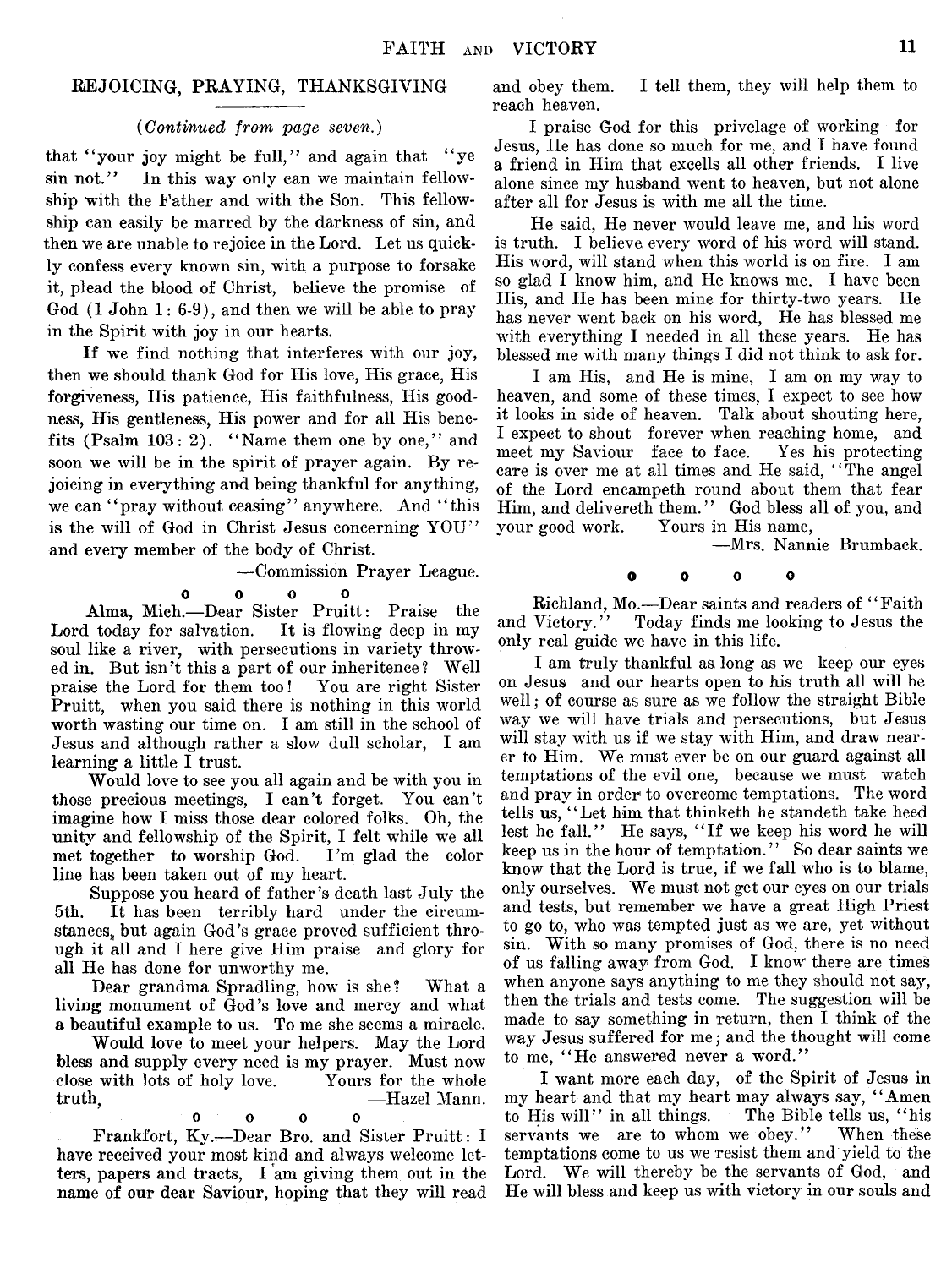His peace ever in our hearts.

Pray for me that I ever be true to Jesus and al-<br>s be ready for His coming. A Sister. ways be ready for His coming.

— Mary Glover.

## *o-*A Reproof

In Eph. 3: 8 we read, "Unto me who am less than the least of all saints, is this grace given, that I should preach among the Gentiles the unsearchable riches of Here we have the testimony of one of the greatest Evangelists of the gospel dispensation, here he spoke out of his very heart just like he felt, less Not because his life or labor was inferior, or came behind in anything, for he testified in another place, that he came behind in no gift,\*\*\*but what was it to make Paul feel himself so little among God's people, (or apostles). In 1 Cor. 15: 9, "For  $\overline{1}$ am the least of the apostles, which am not meet to be called an apostle, because I persecuted the church of God.'

Now we see in this, though Paul did it before he knew anything about salvation; yet because of the reproach of it he still felt humiliated, but sad to say today there are ministers who after getting in the light of the glorious gospel, having an experience of salvation, then they prove unfaithful to their calling, go back into the world, later they claim to get back in favor with God, go to preaching and want the brethren to look upon them as one to be honored or esteemed or fit for a responsible place to preach.

Now, I do believe my brethren, that if Paul felt humiliated for his conduct he did in ignorance, how much more ought we feel humiliated when we have proven unfaithful to God, to our trust, to the saints and to the world. It is a grievous thing to see ministers who have preached this clean gospel to others,then they themselves go deep enough into sin to commit adultery, then claim to get saved, get right back in the stand to hold up this clean standard.

Brethren, I do believe that ministers like that ought feel in themselves like taking a back seat, ought not expect the saints' confidence. I for one do not want to sit under the sound of no adulterous preacher. Such preachers ought to wonder in themselves; could God ever intrust me again with this ministry ? Or could the saints ever have confidence in me as a minister? Remember the word of God still cries in solemn tones of warning, " Be ye clean that bear the vessels of the Lord."

Now if the ministers of the gospel would stand together against such and contend for a higher standard among the ministry, it would cause more godly fear to be among us, it would cause one that got into such crime to fear the pulpit; but where they can get sympathy and co-operation with others that call themselves ministers, we will never be able to keep the ministry clean.

Oh, but one may say, God can forgive. Well yes,

He can forgive, but that don't remove the reproach. God forgave David for having Uriah's wife after having lim killed, but he would not allow him to build his house.

God does not need adulterous preachers to help carry his gospel. May God take care of the ministry, is my prayer. Amen. Your Bro. in Christ.<br>-S. T. Walker. R. 6, Box 117, Tulsa, Okla. — S. T. Walker.

# ---------------- o---------------- Righteous Examples

Righteous examples had a beginning, and they have an ending. Now let us see if we can prove the above statement. Yes, thank God we have the infalible proof. Christ was the beginning of a righteous example, and said, in St. John 13: 15, " For I have given you an example, that ye should do as I have done unto you." There has never been any one who gave a righteous example before Christ's advent into the world, and he began to set the first one. When he came to John the Baptist to be baptised of him in Jordan, " John forbade him." But Jesus being sent to fulfill all Righteousness, answering John, said, "Suffer it to be so NOW: (not wait till some more convienient time, but now) for thus it becometh us to fulfill all righteousness."

Now then, the next thing that we have any record of, was that Jesus was led up of the Spirit into the wilderness to be tempted of the devil; will you please note carefully ? To be tempted, not just merely a happen so. Now Brother Minister, here is one of the most profitable examples for the man or woman who are called to the ministry, if we will consider it in the right way; but so many of us that do not consider the profitableness of being tempted, and begin to squirm, and shrink back. Yes, and many give up because of the temptations. Right here we wish to incourage the young ministers, to go on up into the wilderness by the leading of the Spirit, and tary there until you are endued with power, because Jesus set this example for the benefit of the ministry. Now we notice futher: He fasted forty days and forty nights, and his example was for the benefit of the ministry also. Do not mistake us to mean that you will each have to fast forty days and forty nights, but the example signifies that you need to fast as you are there being tempted of the devil, it is only the office or school room for qualification, so that you can set a righteous example also for others as Christ has set it for us. Right here at this point is where most all failures arise in the ministry being qualified for the work, many of us can look back and see this failure. Why ? Because of not following our master's example and many make a failure in trying to be a big preacher, preaching great big doctrinal sermons; but brother notice, Jesus did not seem to set that kind of an example for us, no we find that He began to preach and say, "repent," and some of us older ministers sometime get to far ahead, they should step back to where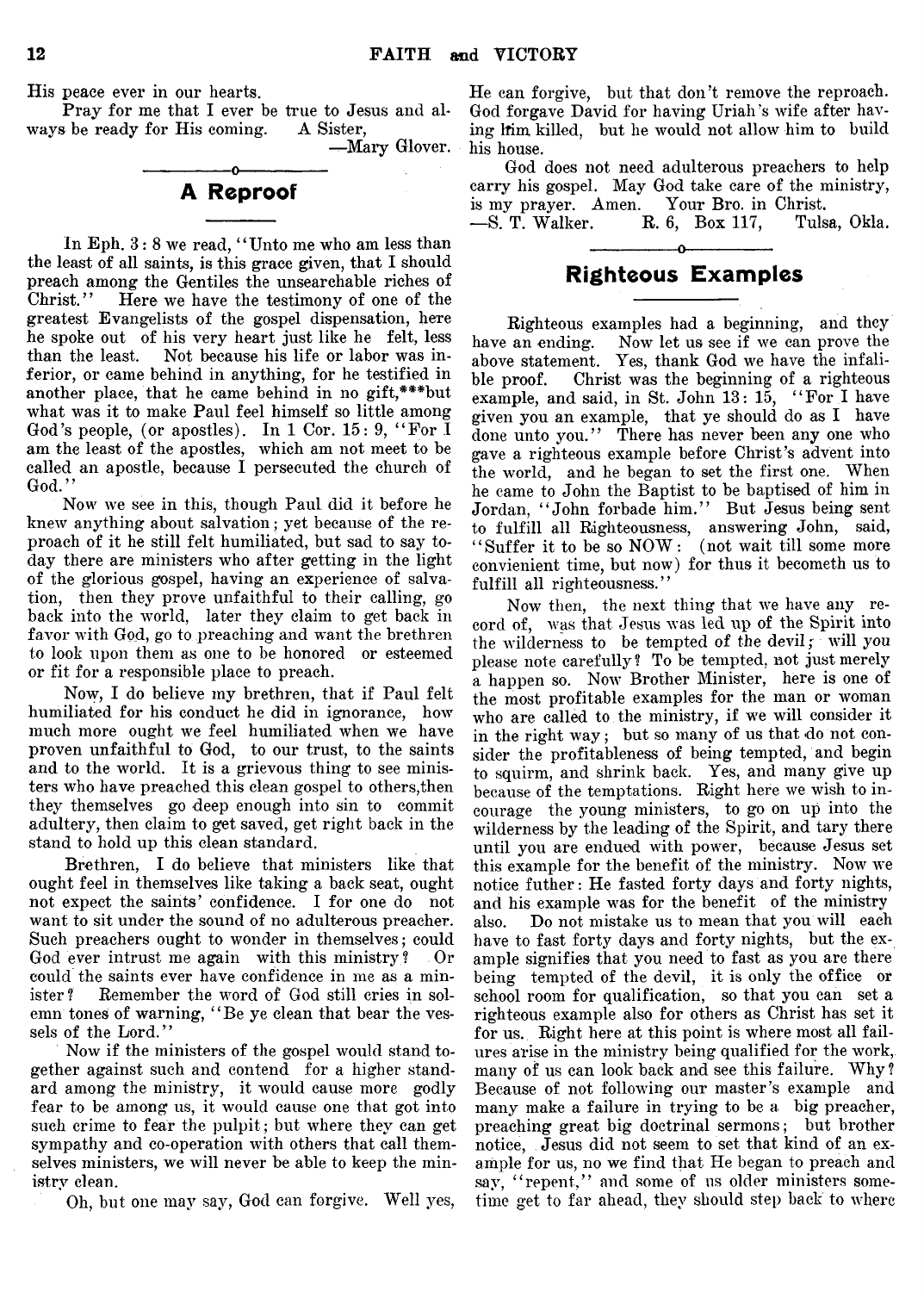they can preach repentance more, not try to be big<br>doctrinal sermon preachers. Brethren, don't you doctrinal sermon preachers. think that our work would be more lasting, and we would be more efficient workers and more soul winning? Amen.

Now we note in 1 Peter 2: 21, "For even hereunto were ye called; because Christ also suffered for us, leaving us an EXAMPLE, that ye should follow in his steps. Who did no sin, neither was guile found<br>in his mouth," Now if the minister does not follow Now if the minister does not follow the example; how can his congregation follow in it, and can he expect them to ? Christ is the beginning, and the minister is the Center of the Righteous Example, if he has observed all of those set by Christ. He cannot demand his congregation to measure up if he is not himself. Now we just said that the minister is the center of the righteous example, and now shall we say, that the church, is the end of the example of righteousness. Sure it is; because the world cannot set a righteous example,but the church can set a righteous example before the world, or the unsaved. Sectism cannot set it, because it has not observed all that Without a doubt the world cannot set a righteous example before the world, so then the Church of God, is the end of all Righteous Examples. Amen.

Now let us note again regarding the ministry observing all of the examples that Jesus left for the ministers, truly the ministry should observe, as quoted in Mark 2: 2, "And straightway many were gathered together, insomuch that there was no room to recieve them, no, not so much as about the door: he preached<br>THE WORD unto them.'' Too many today get in the Too many today get in the pulpit and instead of preaching to the people, they begin to preach at the people. Shame on the man or woman that do such. When they preach to the people, they are a blessing to them through God, but when the preacher begins to preach at the people, there is neither the people get any benefit nor the preacher. Oh, the preacher may get a selfish desire satisfied, but no good accomplished. He should follow the example of Jesus in St. John 4: 34, " Jesus saith unto them, my meat is to do the will of Him that sent me. ' ' Jesus had a saving element in him, so ought the ministry have a saving element in it and not a killing element. Many, many, times has the great heart of God been greived, when some fellow got into the pulpit after he had hunted out every weapon he could find in the sacred word of God, to kill somebody with.

I remember one time several years ago, there was a number of pulpit clubs gathered up and used on some of the brethren and several of them, and I happened to be one of the victims, at each and every service this preacher was clubing, and I had just about got flade under, but the Lord knew just how much I could stand, then He put a minister in the pulpit filled with the Holy Ghost, and he was preaching to the people the unsearchable riches of Christ, I never will forget his text, which is found in the later part of the thirty-first verse of the ninth chapter of St. John,

also the seventeenth verse of the seventh chapter of Ste John, the Lord had filled him with a message, and filled his vessel with good things to eat and all those that had been beaten with pulpit clubs, still had enough strength to eat and they began to eat till they got on footing, I included, and I tell you this Brother had just arrived in time for our rescue, and the glory just flooded my soul and there was a glorious time in the Lord, that ended the pulpit clubs.

May God help His ministers to go up into the wilderness, to be tempted of the devil. I don't mean for him just to go up of his own accord with a purpose to be tempted, but be led of the Spirit, and he will not come down from there with a lot of pulpit clubs; but he will have something to give out to hungry souls, he will be so equiped for service that the precious examples that Jesus left will be manifesting themselves through him to the people and to the church, then the church to the world or the unsaved, also Zion will travail and bring forth Sons and Daughters. Amen.

— C. M. Hicks.

# ---------------- o----------------- Prayer, Or A Praying Church

It is one thing to say our prayers, but vastly another thing to pray our prayers. The great masses of people of this world most all saved and unsaved, old and young have been taught to say the Lord's prayer. Namely, "Our father which art in heaven hallowed be thy name. Thy kingdom come, thy will be done in earth, as it is in heaven. Give us this day our daily bread and forgive us our debts as (or in the same manner) we forgive our debtors. And lead us not into temptation, but deliver us from evil; for thine is the kingdom and the power and the glory forever. Amen." This prayer if prayed involves great responsibility. It first acknowledges the right of rulership. It involves reverence, duty, and obedience, as subjects to his kingdom. And also acknowledges God as having power to take care of his own affairs. To put down, to subdue, and to lift up. It acknowledges our resort to human agencies as did King Asa. When he sought help from the Syrian army. (See 2 Chron. 16: 7-9).

The case of the widow coming to the unjust judge should forever be a lesson to God's children.(See Luke 18: 1-8). This widow shows her respect for his office as well as acknowledged him as being the only one in authority to avenge her of her adversary. Further, that as a citizen she had a right to protection. God says here what the unjust judge sayeth, she did not faint when first refused. "And shall not God avenge his own elect which cry unto him day and night though he bear long with them. I tell you that he will avenge them speedily. Nevertheless when the Son of man cometh, shall he find faith on the earth?" Dear saints of God shall we show the same respect and acknowledge that all power and authority is in him who is the judge of all the earth? Can we as citizens of his kingdom come to him and claim a right of pro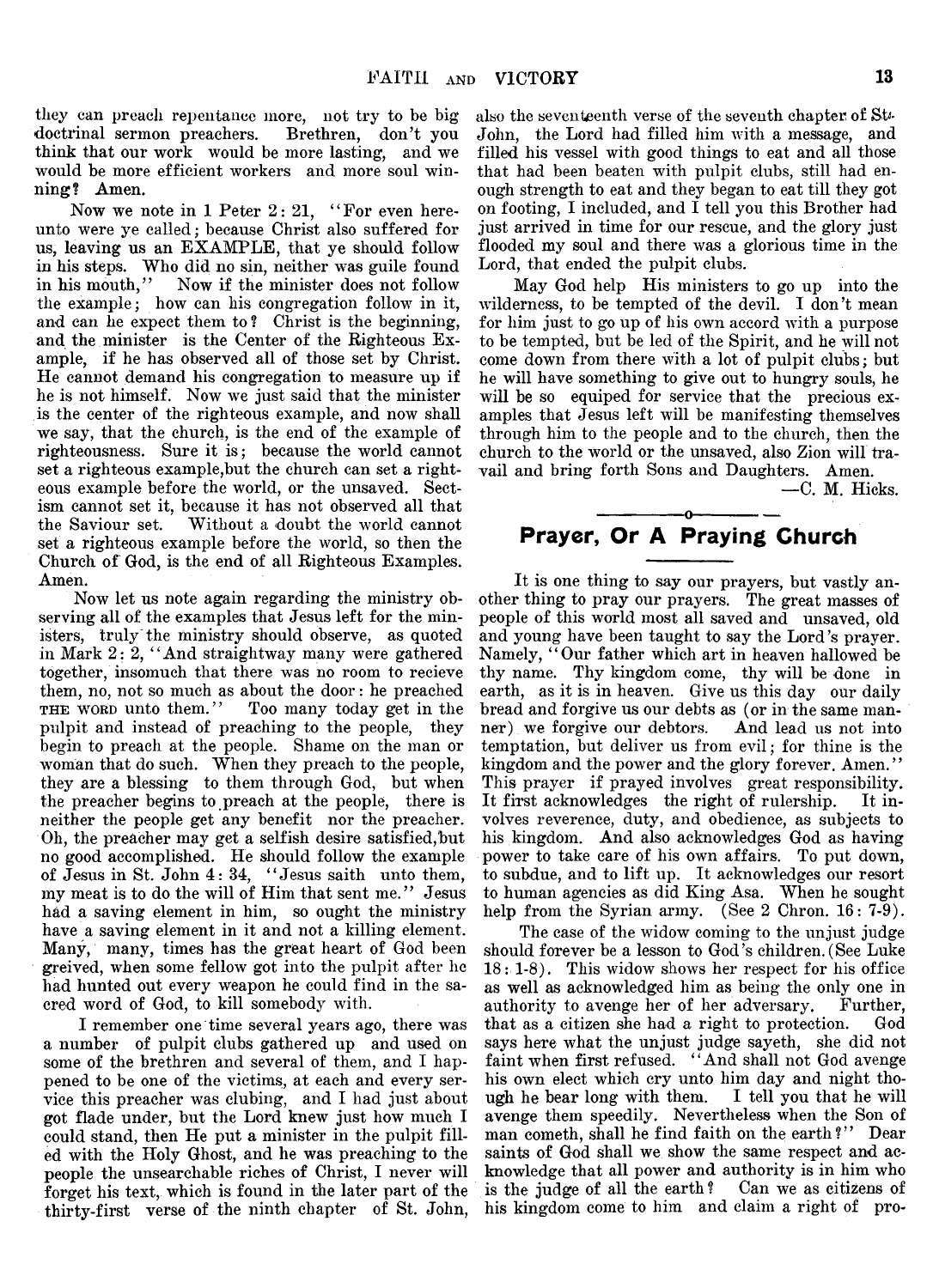tection from our adversary the Devil, who is going about as a roaring lion seeking whom he may devour.

When Jesus comes, shall he find us afraid to trust God to take care of his own kingdom and protect us from the enemy or shall we, like Peter, take the sword in our own hands to protect the Lord and then say thine is the Kingdom, and the power and the glory, and not really mean it. What kind of faith have we got? God has said, 44Avenge not yourselves for vengeance is mine. I will repay." Yet men will take it in their own hand to over-rule by human intervention and by force, the powers of evil, in other words to help the Lord, as though some cases were too hard for God to handle, and after all is done the principle remains untouched. The evil is still in the hearts, only to break out in another form when if we as God's own elect people would go to him as the only supreme magistrate, asking him to avenge us of our adversary and stay at his feet until our prayers are answered, I feel like taking the responsibility of saying to all of God's dear children, that God will vindicate his own cause.

When the apostle Paul had the ministry of the gospel to the Gentiles committed to him, he said, " A great door and an affectual is opened unto me and there are many adversaries." Did he resort to the sanshedren or to other resourses of human intervention to subdue those Judeizers who were persecuting him? No he just went on preaching Christ. And God spoke to Paul in the night by a vision, "Be not afraid, but speak and hold not thy peace for I am with thee and no man shall set on thee to hurt thee, for I have much people in this city." And he continued there a year and six months, (trying to get the authorities to take it in hand ?) No. Teach the word of God among them. Jesus says, "all power is given unto me in Heaven and in earth." Do we believe it? Can we, his own elect continue to preach the word and pray and expect him to avenge us of our adversary ?

We also have a great door and affectual openedunto us to carry this evening light truth, the angels message to Babylon and to a sinful world. And there are many adversaries. To whom shall we go? Shall we simply say our prayers, and then try to avenge ourselves or shall we go forth with our gospel message, faithfully discharging our stewart-ship ? And willing to suffer with Christ of whom it is said, the government shall be upon his shoulders.  $- R$ . H. Craig.

# $-0$ -A Life Without Sin

Some people can't live above sin, what about the following? God in his word has told us to live free from sin. God's word tells us in Matt. 7: 18, " That a good tree cannot bring forth evil fruit." or in other words a Christian cannot sin. It also tells us in 1 John 3: 6, " Whosoever abideth in him sinneth not." And in the ninth verse it says, "Whosoever is born of God, doth not commit sin: for his seed remaineth in him and he cannot sin, because he is born of God. In

this, the children of God are manifest, and the children of the devil: whosoever doeth not righteousness, is not of God, neither he that loveth not his brother."

In these scriptures it is plain to see the difference between God's people and those that are not His, as one class commits sin and the other does not.

 $H$  + He that committeth sin is of the devil; for the devil sinneth from the beginning; for this purpose the Son of God was manifested, that He might destroy the works of the devil." And if we sin we are of the devil, and it is an impossiblity to serve God and be of the devil. For God tells us in Matt. 6: 24, that we cannot serve two masters, either we will love the one' and hate the other.  $1$  John  $2: 6$  says, "He that saith he abideth in him, ought himself also to walk even as he walked." As who walked? Why Christ of course. I wonder if any one thinks that Christ didn't live free from sin. Let us see what  $1$  Peter  $2: 21-22$  says, "For here unto were ye called, because Christ also suffered for us, leaving us an example that ye should follow his steps, who did no sin, neither was guile found in his mouth." Now notice if we are the children of God, we abide in Christ, then we have to follow his footsteps, who did no sin. How can any one say, we cannot live free from sin, when the scriptures plainly tell us in Rom. 6: 12, "Let not sin reign in your mortal body." Also in the 14th. verse, "For sin shall not have dominion over you." (or us) Also the 22nd. verse says, "But now being made free from sin, and become servants to God, ye (or us) have your fruits unto holiness, and the end everlasting life." Praise the Lord.

How plain it is. The reason so many people think that they can't live free from sin, is because they live from the mouth of the preacher, instead of the Bible. Dear Christian, if we would read and study our Bible and pray, we would never be misled.

If we can't live above sin; how is the world going to tell us from any other sinner ? If we do the things that they of the world do, such as going to picnics, dances, ball games, theaters, parties, box suppers, and dress like them, walk, act and look like them; we are certainly not letting our light shine as Jesus wants us to. We should keep ourselves unspotted from the world, to let our light shine. In James 1: 27 we read, "Pure religion and undefiled before God and the Father is this, to visit the fatherless and widows in their afflictions, and to keep himself unspotted from the world." Your Bro. in Christ, —Joe F. Goaesley.

# -----------------o---------------- Examination

If all the money, all the finest automobiles, free excess to the glittering things of this world, all fame and honor of man, all friendship and human ties, everything near and dear were placed on one side, and JESUS with reproach and suffering on the other. Which would you choose?

Do you esteem the opinion of the world; the op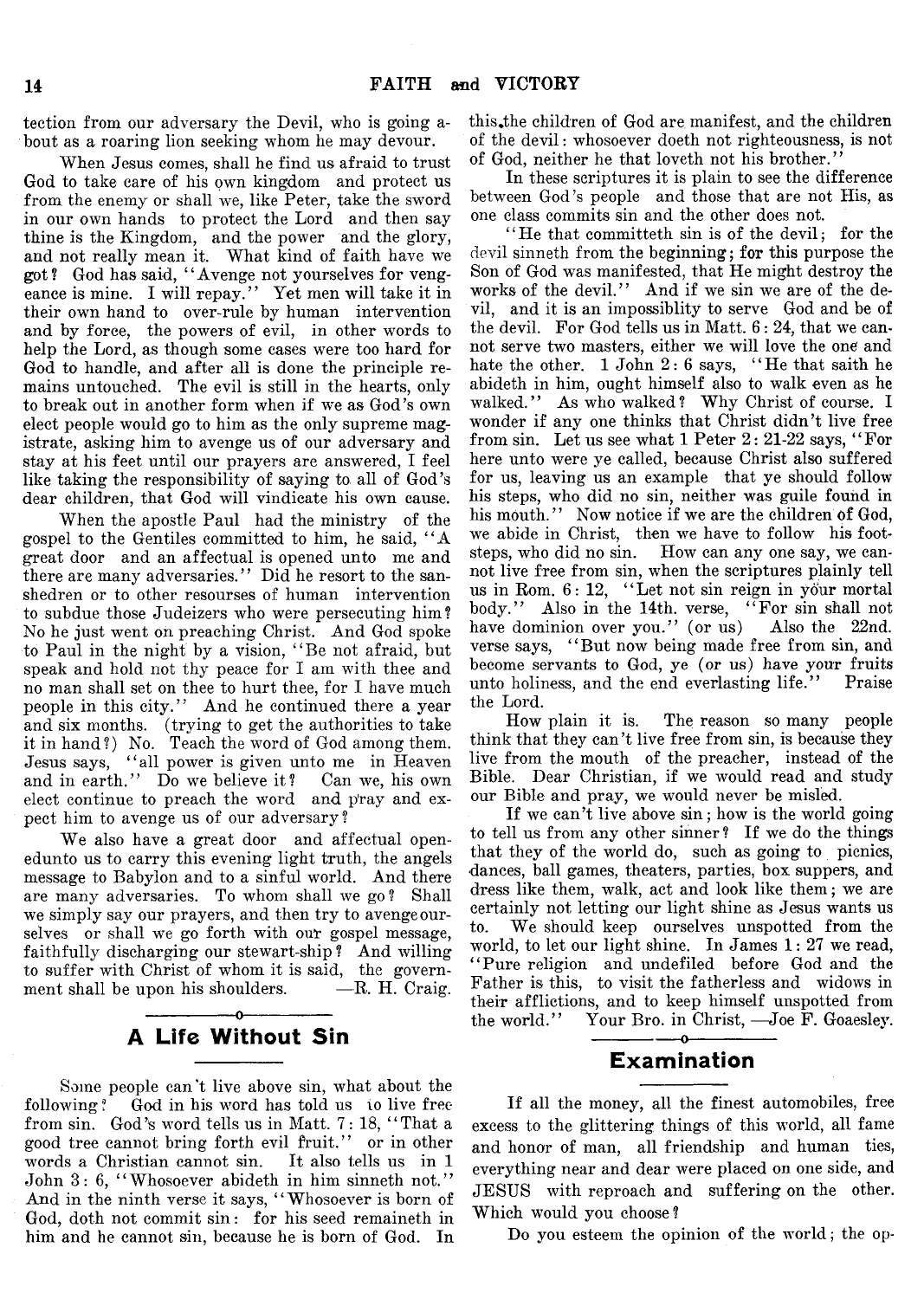inion of those considered by the world most prominent, of more value than the value of the souls whom society has cast off?

" Choose ye this day whom ye will serve, as for me and my house we will serve the Lord." Yes, as long as the Lord gives me a house to preside over, it is my duty to honor God, not only because He demands and deserves it, but it is for the welfare of all concerned, the ways of the Lord are perfect, and just. Whenever we do contrary to His will we hurt ourselves and those over whom we have influence.

Sometimes it goes against the grain to "reprove, rebuke, and to exhort" a line must be drawn, the styles of the world, showing disrespect to parents and the Lord's people dare not be tolerated. God will not go into partnership with the devil.

Good old Eli loved his boys so much he hated to cause them any bodily pain, besides the neighbors might have thought it out of place for a preacher to have to whip his boys, so he restrained them not, tumbled off his stool and broke his neck. Whenever a youngster deliberately refuses to obey God-fearing parents, it is better to give them to understand that they must choose God, in order to preserve the sanctity of the home or like Eli, they will go to ruin.

My prayer is, Lord fire us up so we will stand the test every moment of our lives. The way is growing narrower all the time. Praise the Lord, His grace is sufficient. Let us live for Him, if necessary, die for Him. "Whether we live or die we are the Lord's."

— Marie Pauline Sass.

## -----------------o----------------- "Come Out of Her"

We feel led of God, to write a few lines of warning to those who are still abiding in the man-madechurches. We read in the word of God, of how when God was going to destroy certain places, He would warn the people and in some places, they that obeyed God, had to flee for their lives.

God in his precious word has told us, He was goto Destroy Babylon, meaning all man-made, human organizations. Christ never built but one church, the rest have been built by man and are deceiving and leading precious souls down to the lost world, causing them to think they are right, when they are not. "And he cried mightily with a strong voice, saying, Babylon the great is fallen, is fallen, and is become the habitation of devils, and the hold of every foul spirit, and a cage of every unclean and hateful bird." (Rev. 18: 2). How true this is, we know of some who abide in these man-made-churches, who do many wicked deeds. Some are considered good church workers. Why do they do this ? The church, is a cage for them to protect them; so people will not notice their evil deeds, or think of them doing such things, because they are church workers. Not so in the Church of God, the Church Jesus built. No one enters, only those who have been washed in the blood of Jesus and made as white as snow.

Now we love those in these different sects, and there are some very precious friends among them. We write in deep love for their souls, that we might help to point them to the Bible way. There may be some real honest souls abiding in there. We are sure there are some good moral people among them, and maybe a few who are saved, but to those there is a command. "And I heard another voice from heaven, saying, Come out of her my people, that ye be not partakers of her sins, and that ye receive not of her plagues." (Rev. 18: 4). You must either come out of her, leave them, or else partake of her sins and receive of her plagues and go down to the lost world with her. This is the Word of God. Which are you going to do? " Therefore shall her plagues come in one day, death, and mourning, and famine; and she shall be utterly burned with fire, for strong is the Lord God who judgeth her." (Rev. 18: 8).

When Jesus was here on earth He said, " And other sheep I have, which are not of this fold, them also I must bring, and they shall hear my voice; and there shall be one fold, and one shepherd." (John 10: 16). He said, he had other sheep who were not of this fold, but immediately said, "them also I must bring." Notice! He said, He ""MUST" bring them to His fold and they shall hear His voice. So dear brother and sister, if you are in some other fold, Jesus is calling for you and if you are His sheep, you will hear His voice and obey. If you do not obey His voice, you are not His sheep, for he says, " My sheep hear my voice, and I know them, and they follow me.' ' (John 10: 27). Notice in the sixteenth verse He says, " There shall be ONE FOLD and ONE SHEPHERD." Jesus is our shepherd. "He that entereth not by the door into the sheepfold, but climbeth up some other way, the same is a thief and a robber." (John 10: 1).

May the Lord bless and lead precious souls into the *one fold of God*, where they may abide through this life and in eternity. Your Sister in the Church<br>of the living God. — Susie Whipple. of the living God.

# ---------------- o---------------- Are You Building On The Rock?

To build on the rock is to build on the New Testament truth. "Thy word is truth."  $(John 17: 17)$ . "The word is the WAY the TRUTH and the LIFE" (John 14: 6). His words are Spirit and they are life. Praise God. If we build on the ROCK Christ Jesus, the gates of hell shall not prevail against us. The storms may come, the wind blow, persecutions and billows roll, all this cannot prevail if we are on the rock. Praise God.

Look into the New Testament scriptures, and see